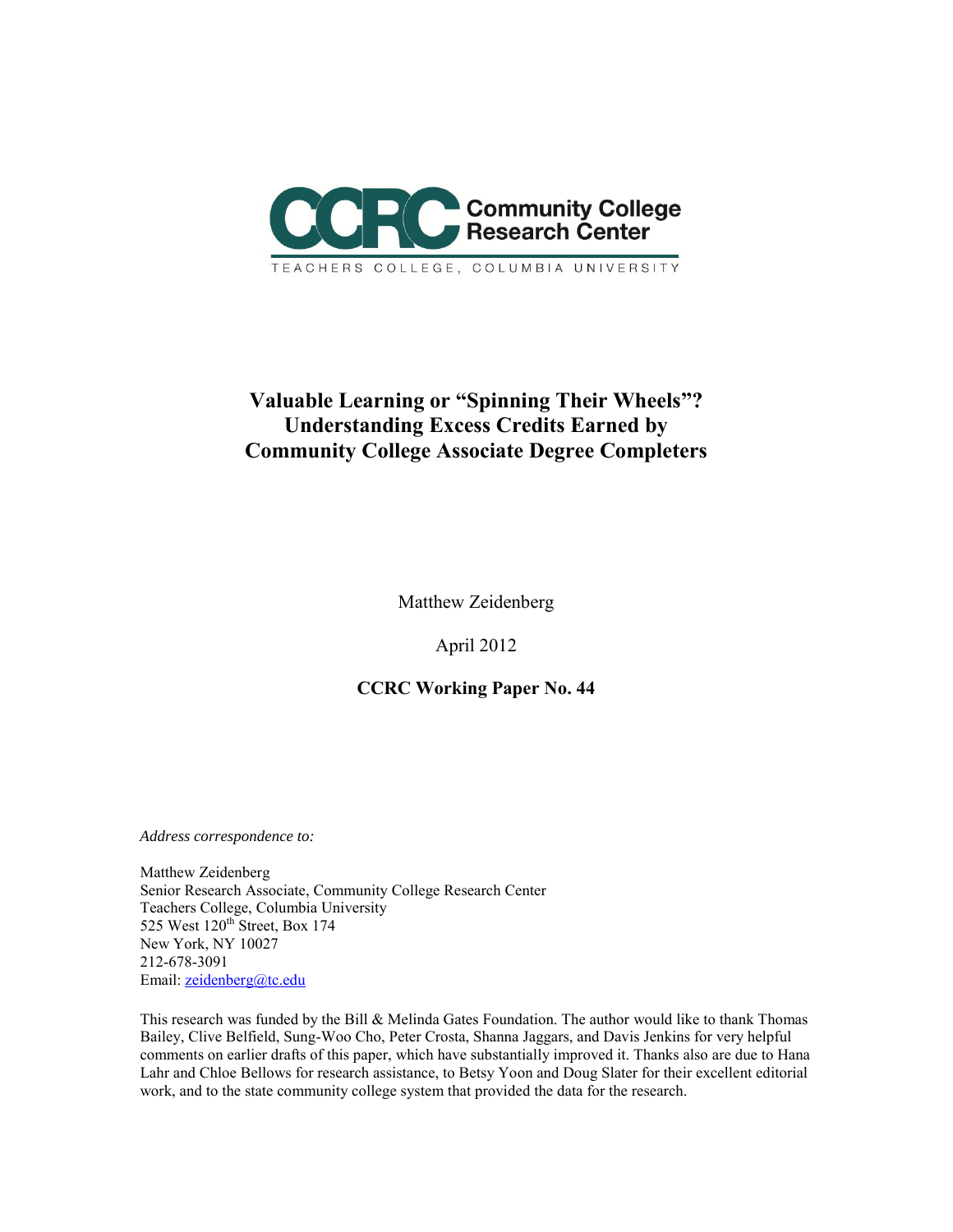#### **Abstract**

Substantial numbers of students who earn an associate degree from a community college accumulate more college credits than are required. This is an important phenomenon for at least two related reasons. First, it raises the issue of efficiency: Are students getting their degrees in the most expeditious manner, both in terms of time out of the labor market and in terms of the monetary cost of attaining the degree? Second, to what extent is the extra work undertaken by students beneficial to them, even when it does not contribute to degree attainment?

This paper documents the phenomenon of excess credits by examining the credit distributions of six recent cohorts of students in one state's community college system. The analysis is limited to the records of those students who completed associate degrees. The main contribution of this paper to the existing literature is that it considers excess credits in the context of particular degree programs. I first examine the extent of excess credits overall in the community college system. Then I present case studies of individual degree programs to better understand the details of what may be generating the excess credits within these programs. The paper finds that excess credits accounted for about 12 percent of all college-level credits earned by students who completed a degree, with substantial variation among students in different programs. Among the excess credits of students enrolled in particular programs, most were spread out over a wide variety of subject-specific and general courses. Finally, while this paper does not seek to make any normative judgments on the value of excess credits, I discuss possible reasons that may contribute to excess credits and conclude with methodologies that individual colleges and college systems could employ to assess the extent and nature of excess credits for their students, thereby allowing practitioners to ascertain the relative value of excess credits in their systems.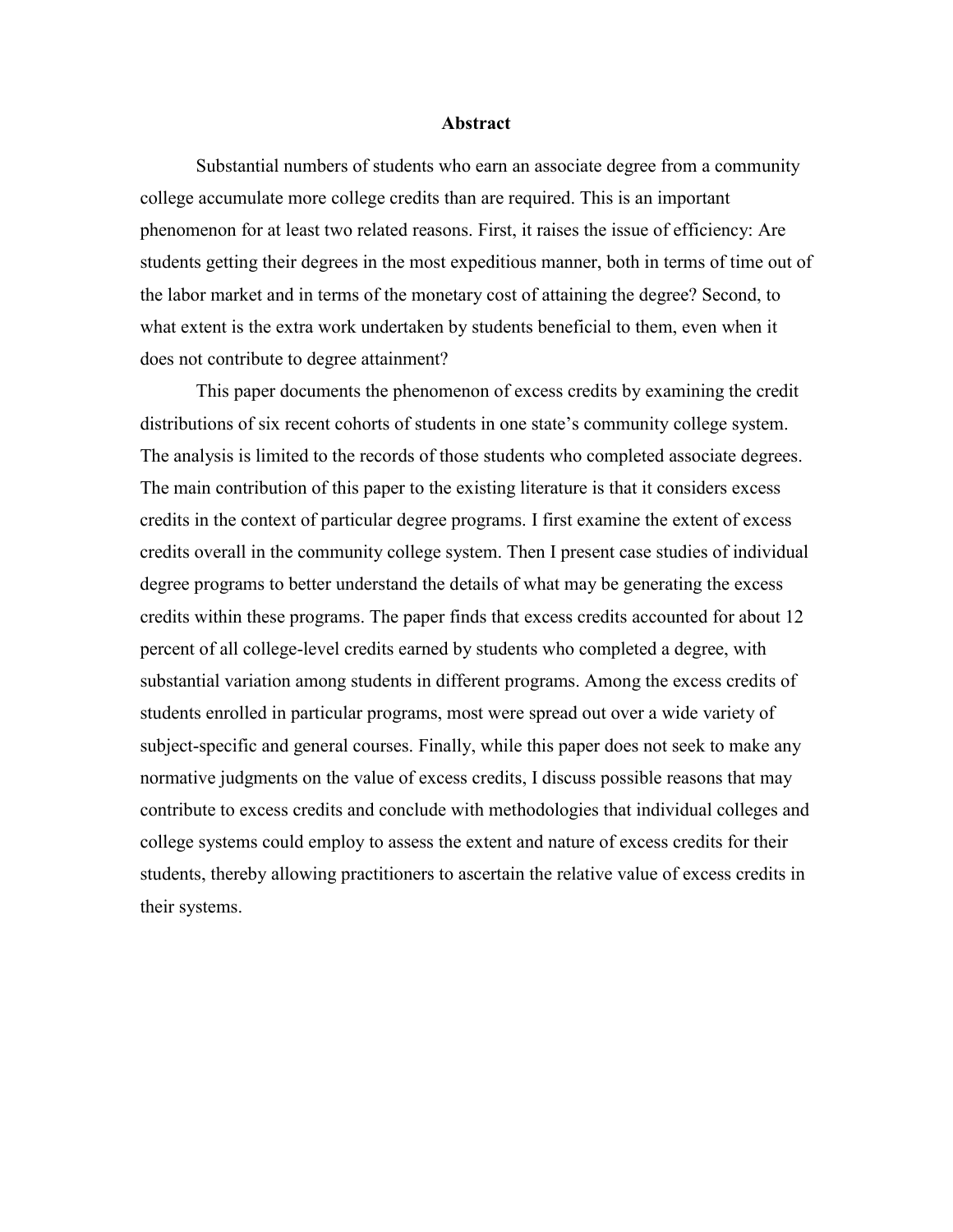| <b>Table of Contents</b> |
|--------------------------|
|--------------------------|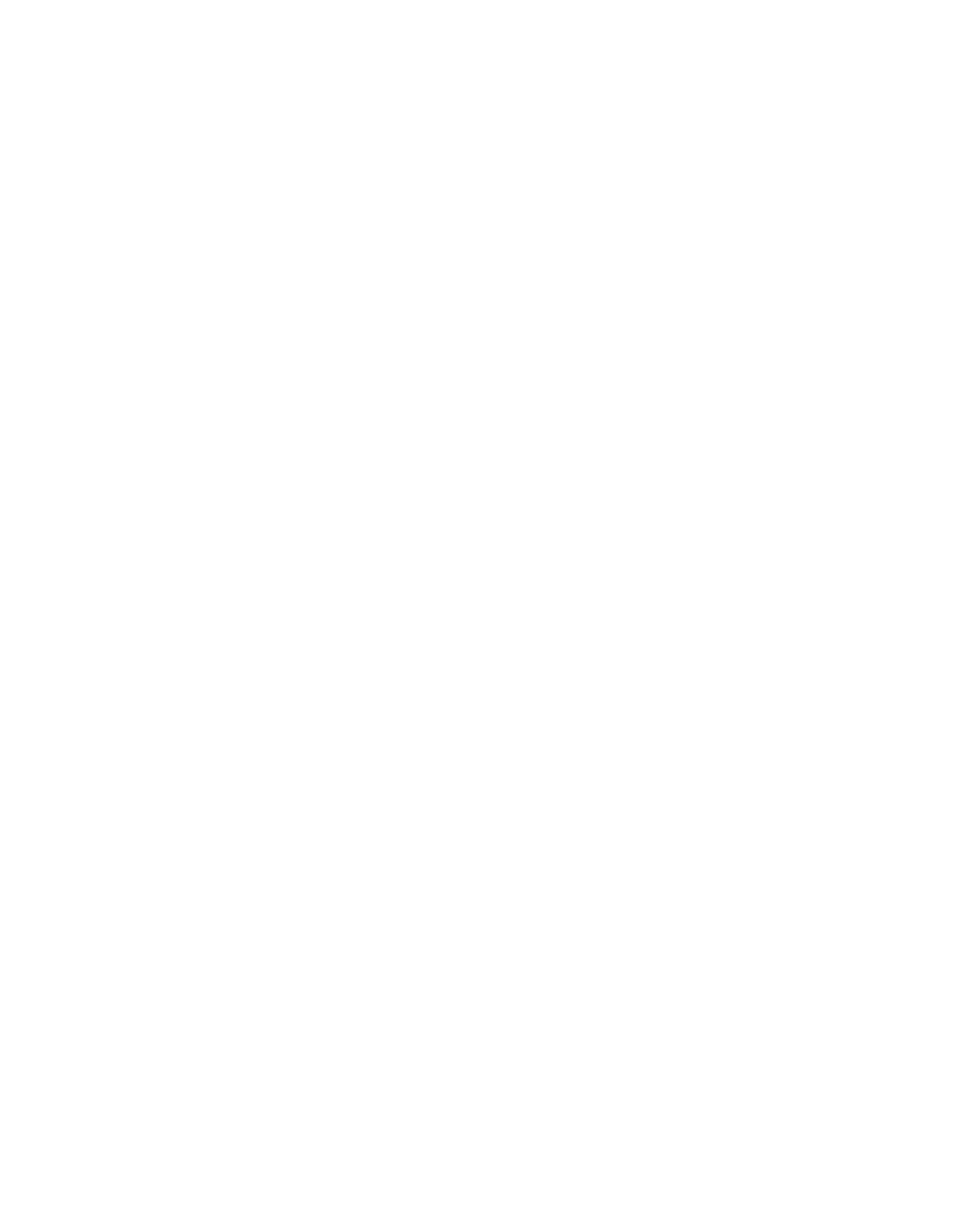#### **1. Introduction**

<span id="page-4-0"></span>Substantial numbers of students who earn an associate degree from a community college accumulate more college credits than are required. This is an important phenomenon for at least two related reasons. First, it raises the issue of efficiency: Are students getting their degrees in the most expeditious manner, both in terms of time out of the labor market and in terms of the monetary cost of attaining the degree? Second, to what extent is the extra work undertaken by students beneficial to them, even when it does not contribute to degree attainment? The goal of this paper is to examine the extent and nature of the phenomenon of excess credits.

This paper is not the first to draw attention to the phenomenon of excess credits, and many who work in or study higher education have been familiar with the issue for some time. Complete College America (2011) recently drew attention to the matter in their report *Time is the Enemy*, which found that students receiving certificates earned on average 63.5 credits, even though just 30 credits are required to attain a certificate. For associate degree completers, these figures were 79 credits and 60 credits, and for bachelor's degree completers, 136.5 credits and 120 credits. A McKinsey report on raising productivity in higher education found that 14 percent of credits that were earned by students receiving a degree were in excess of degree requirements (Auguste, Cota, Jayaram, & Laboissière, 2010).

The main contribution of this paper to the existing literature is that it considers excess credits in the context of particular degree programs in order to answer the following three questions. First, which excess credits seem to be related to the program of study that a student is pursuing, and which do not? In other words, which courses are most responsible for excess credits in each program, and are these courses related to the degrees that the students are ultimately pursing? It is true that program-related excess credits may add additional depth to a student's program, while non-program-related excess credits may add additional breadth; in any case, for a full accounting, it is necessary to assess how many excess credits fall into either category. In order to answer this question, I focus on excess credits with respect to particular programs and their requirements, and not on excess credits in general.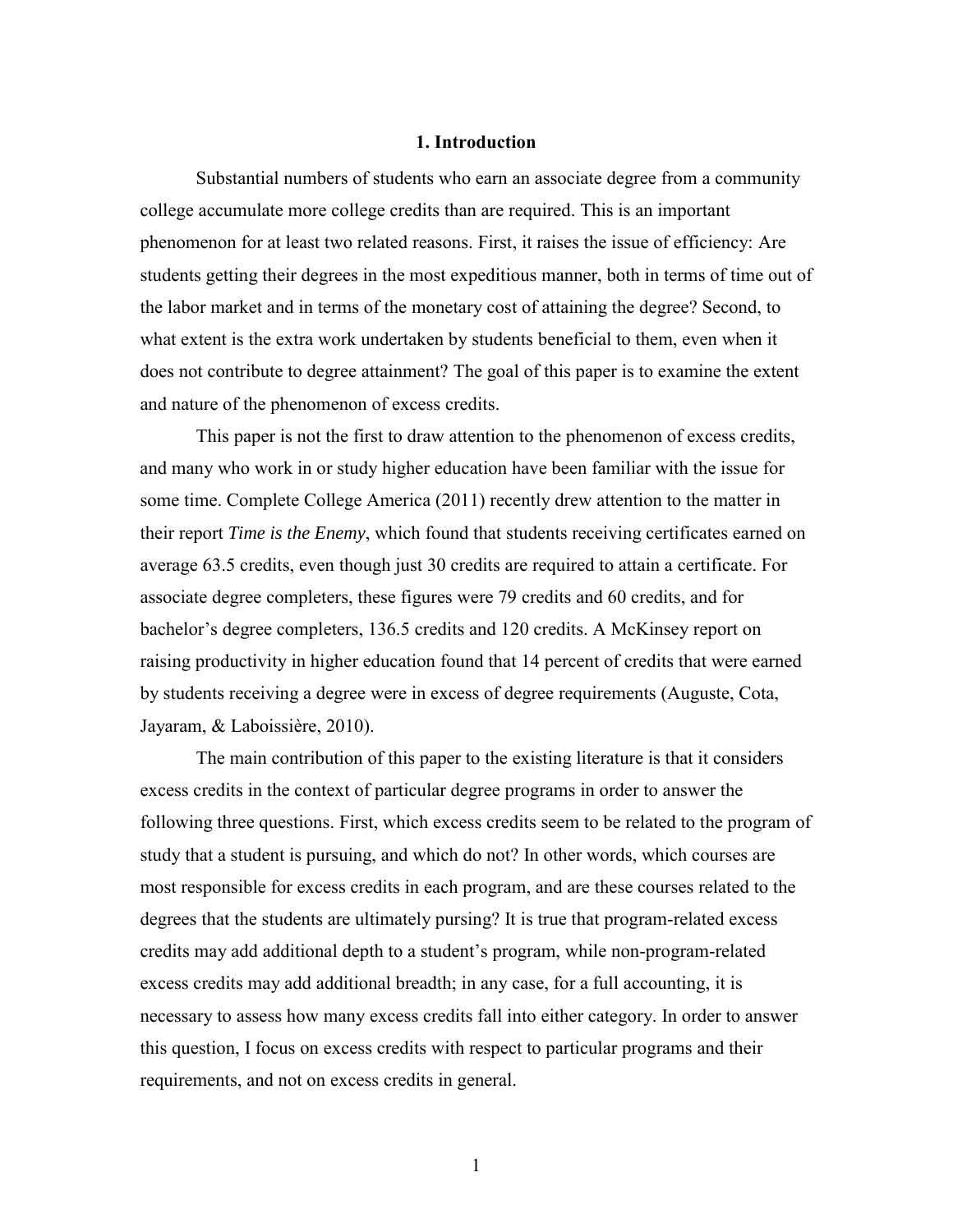Second, given the requirements of a particular program, how many excess credits are taken by students in the program relative to their overall credit requirements? In order to answer this question, I consider each specific requirement of a program and observe how many students who complete the program are exceeding that requirement and by how much.

Third, given the program mix, what is the overall quantity and estimated cost of excess credits? This approach applies a more sophisticated methodology than past studies that assumed that all associate degree programs require the same number of credits (these studies usually assumed that associate degree programs all require 60 credits; as will be demonstrated, many actually require more).

The paper is organized as follows: first, I examine the extent of excess credits overall in one community college system. Then I present case studies of individual degree programs to better understand the details of what may be generating the excess credits within these programs. The paper does not seek to make normative judgments on the value of these excess credits, but rather intends to engage in an empirical evaluation of their extent and of their distribution between program-related credits and nonprogram-related credits. However, in the conclusion of the paper, I suggest some methodologies that individual colleges and college systems could employ to assess the extent and nature of excess credits for their students, which would allow them to make their own judgments about which excess credits are relatively valuable and which are relatively less so.

## **2. Data and Methodology**

<span id="page-5-0"></span>This paper documents the phenomenon of excess credits by examining the credit distributions of students who earned credentials in one state's community college system (anonymized here as the State Community College System, or SCCS). This state has community college programs, many of which exist at several or many campuses with very similar requirements, as well as a statewide common course numbering system. This paper focuses on associate degree programs, which usually require about 60 to 70 credits, depending on the specific program. The paper does not include certificate programs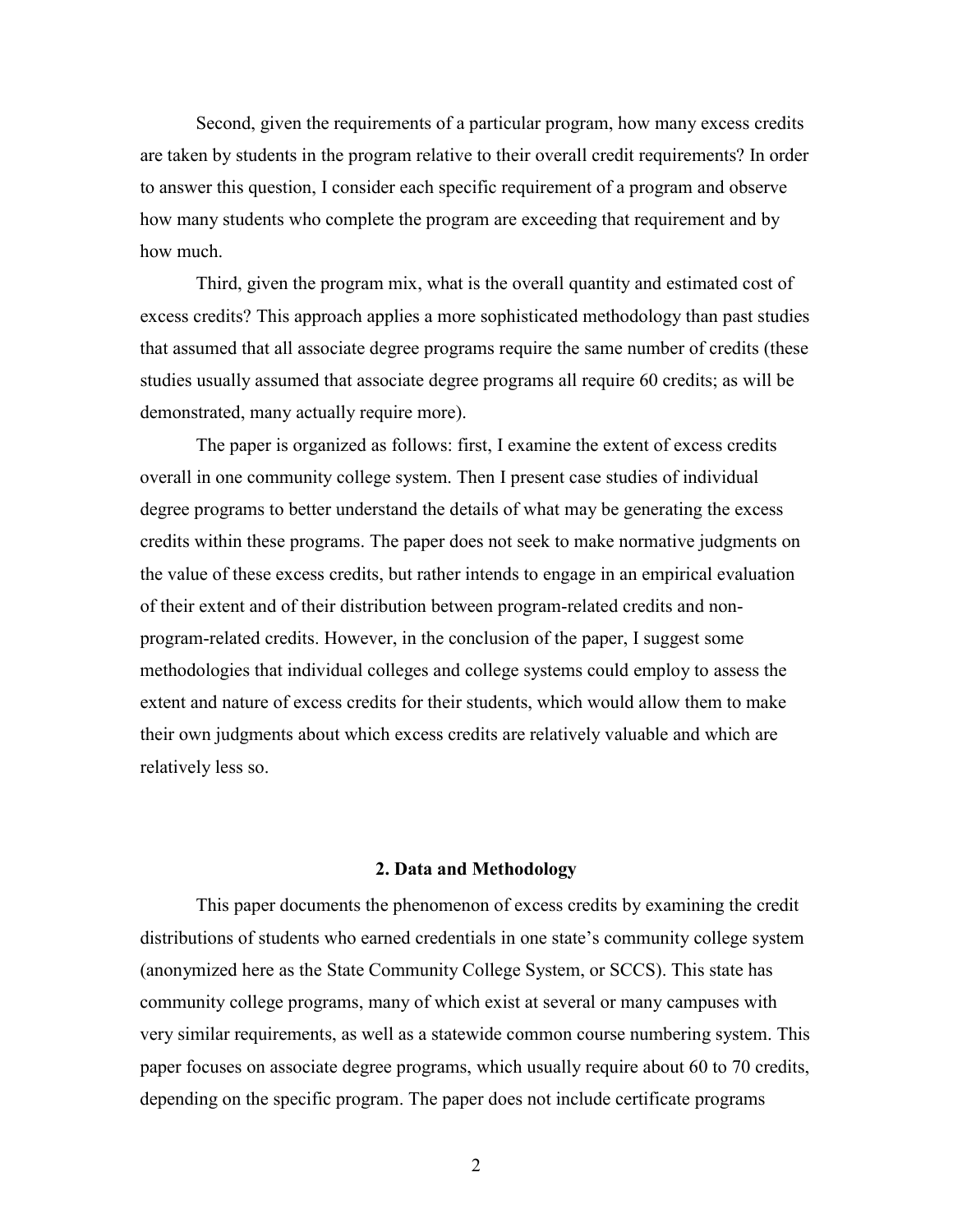because certificate programs have varying credit requirements; moreover, certificate programs are often *stackable*, meaning that students who complete a lower level certificate are able to enroll in a longer certificate or degree program. Thus, certificate completers pursuing longer programs would be expected to earn additional credits beyond those required for their initial certificate. (It is true, however, that the number of students who do so is often a small proportion of certificate-seeking students, depending on the particular certificate.)

I use data from six cohorts of first-time students enrolled at SCCS, from students who entered in the 2004–05 academic year to those entering in the 2009–10 year. All cohorts are tracked through fall 2010. Among the cohorts under study, students completed associate degrees in 95 distinct fields during the tracking period. This analysis is limited to the records of those students who completed associate degrees; most of these students came from the first four cohorts. The analysis undertaken here is specific to this state; while I do not know if it is representative of community college systems in other states or not, the methods outlined in this paper can be applied to other state systems.

SCCS offers five types of associate degrees. Three are transfer degrees: the Associate of Arts (AA), the Associate of Sciences (AS), and the Associate of Arts and Sciences (AA&S). Two are terminal (non-transfer): the Associate of Applied Sciences (AAS) and the Associate of Applied Arts (AAA). Of the 14,259 completions by students in the cohorts, 72 percent were for transfer associate degrees and 28 percent were for non-transfer associate degrees. This is despite the fact that only 19 of the 95 programs are transfer programs. However, these 19 programs include the liberal arts transfer programs in which most of the system's enrollment is concentrated, and where most of the completions are as well.

Table 1 shows the 25 associate degree programs (of the total 95) with the highest numbers of graduates and the estimated credits required for each. To estimate the number of credits required for each program, I consulted the websites of two colleges that offer that program. Generally, the requirements for the same program were very similar across colleges. Where a college or pair of colleges had a range of credits required, I report that range. The 12,652 completions in these 25 programs accounted for 89 percent of all the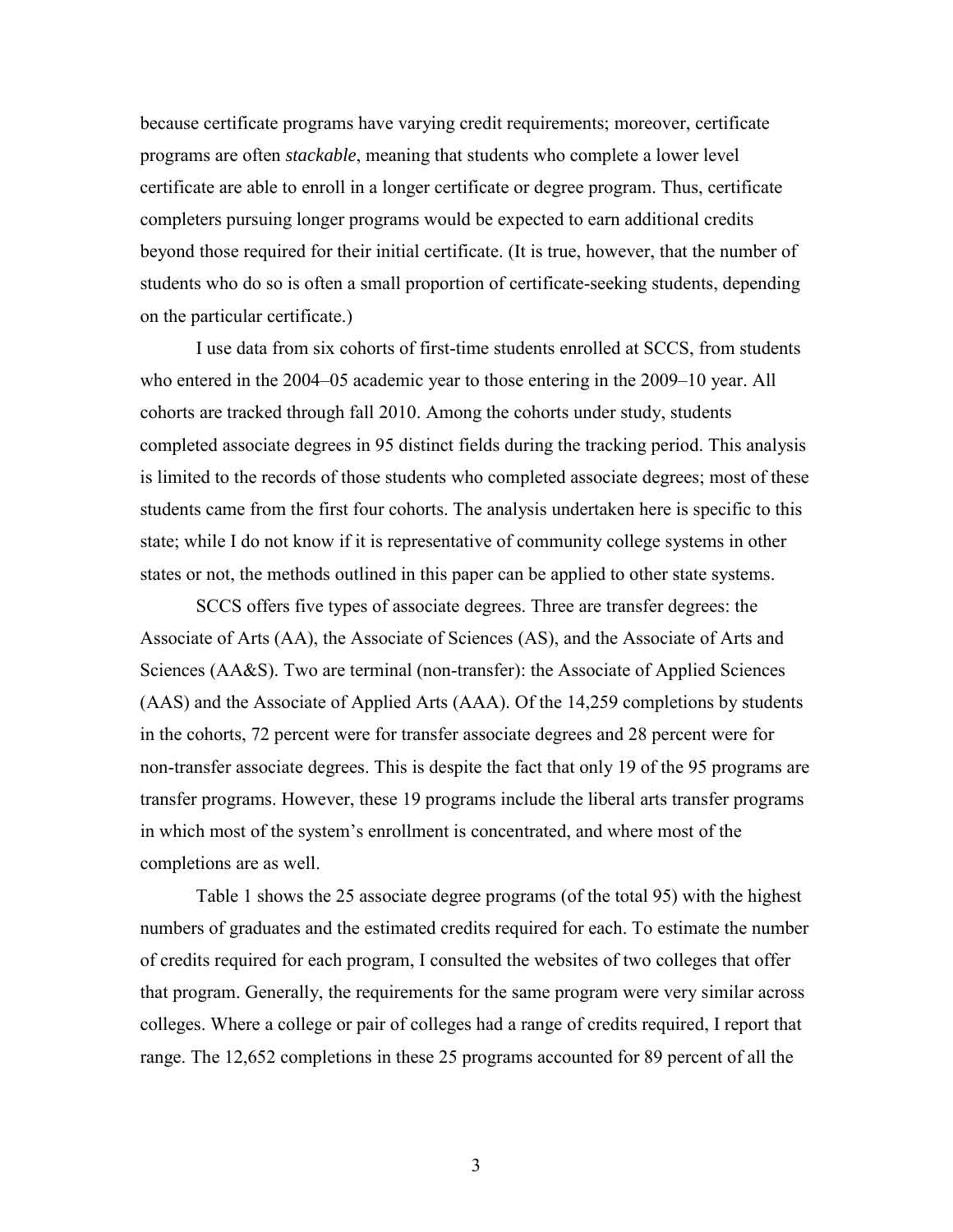| <b>Degree</b> | Field                                    | #<br><b>Completers</b> | Required<br><b>Credits</b> |
|---------------|------------------------------------------|------------------------|----------------------------|
| AS            | <b>Business Admin</b>                    | 1562                   | 62                         |
| AA&S          | <b>General Studies</b>                   | 1557                   | 62                         |
| AS            | <b>General Studies</b>                   | 1487                   | 60-62                      |
| AS            | Social Sciences                          | 988                    | 62                         |
| AA&S          | Arts & Sciences                          | 970                    | 62-63                      |
| AA            | Liberal Arts                             | 806                    | 60-61                      |
| AAS           | <b>Nursing</b>                           | 686                    | 69                         |
| AS            | Science                                  | 645                    | 61-63                      |
| AA&S          | <b>Business Administration</b>           | 483                    | 61-62                      |
| AA&S          | Education                                | 464                    | 60-62                      |
| AA&S          | Science                                  | 446                    | 61                         |
| AAS           | Management                               | 335                    | 66-68                      |
| AA&S          | <b>Liberal Arts</b>                      | 328                    | 63-64                      |
| AAS           | <b>Administration of Justice</b>         | 297                    | 66-68                      |
| AAS           | Administrative Support<br>Technology     | 250                    | 66-69                      |
| AAS           | <b>Information Systems</b><br>Technology | 248                    | 65-68                      |
| AS            | Engineering                              | 197                    | 71-72                      |
| AAS           | Early Childhood<br>Development           | 149                    | 67                         |
| AAS           | Police Science                           | 123                    | 66-68                      |
| AAS           | <b>Human Services</b>                    | 111                    | 66-67                      |
| AAS           | Respiratory Therapy                      | 106                    | 72                         |
| AAS           | Accounting                               | 106                    | 69                         |
| AAS           | Radiography                              | 105                    | 72                         |
| AAS           | Automotive                               | 104                    | 68-69                      |
| AAS           | <b>Technical Studies</b>                 | 99                     | 65-67                      |

**Table 1 Required Credits by Program, Top 25 Programs** 

associate degree completions among students in the six cohorts. They also accounted for 88 percent of all of the credits earned by completers.

 For each of these programs, I set the baseline, with respect to which excess credits are calculated, to the upper limit of the range of required credits for each program as listed on the college websites. I did this in order to be conservative in the estimates of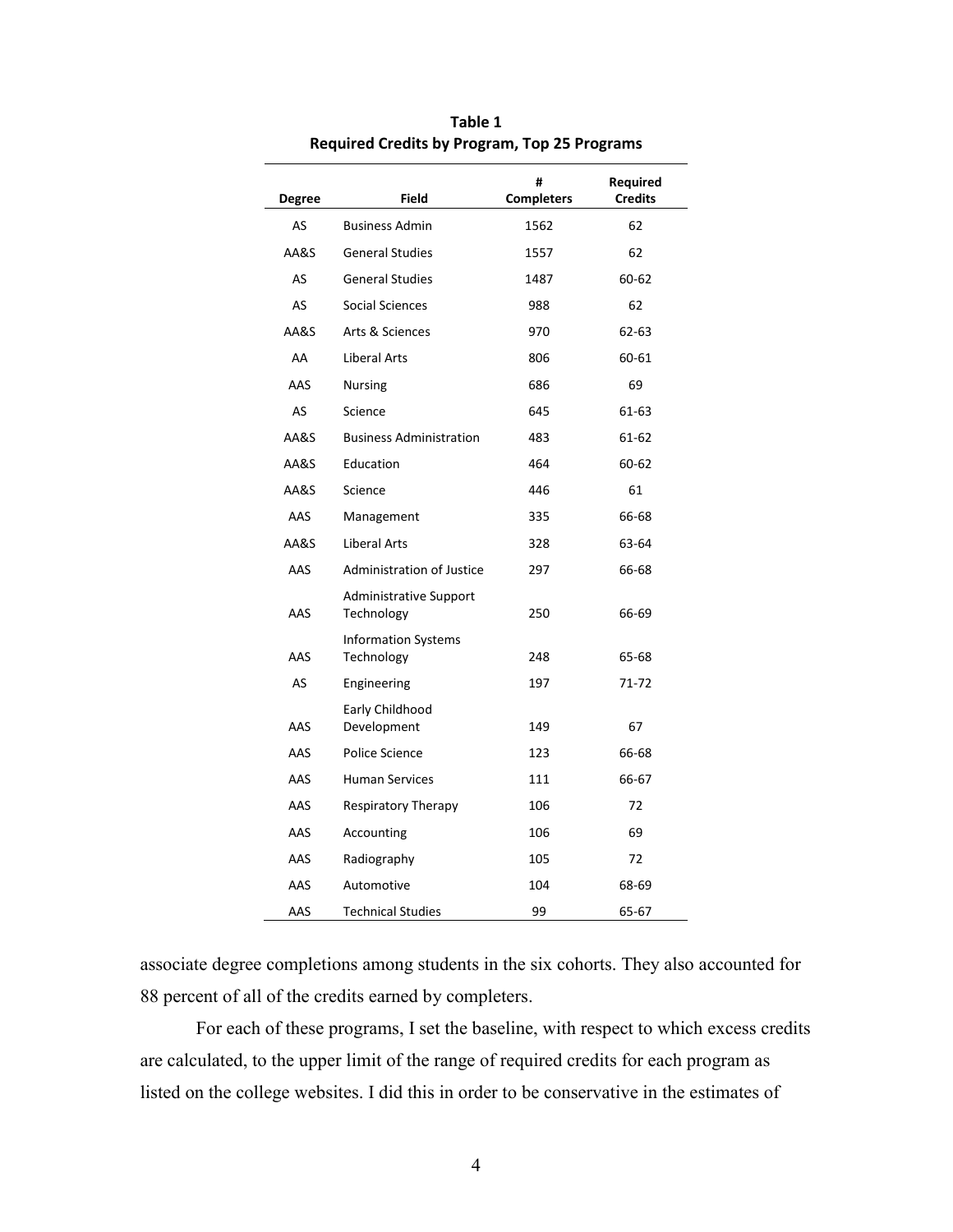excess credits, since a higher baseline implies that fewer credits are counted as excess. It appears that liberal arts programs generally have requirements of about 60–63 credits (depending on the particular program). Nursing requires 69 credits. The AS in engineering and the various AS programs in allied health require 72 credits. Other AAS programs require 66–69 credits.

 For the remaining 70 programs that I did not examine individually, I set the baseline to 62 credits for AA, AA&S, and AS (transfer) programs, except for engineering, which I set to 72. For AAS programs, I set the baseline to 69, except for allied health programs, which I set to 72. There may be a greater error rate here, but as noted, these account for only 12 percent of the credits earned, and I have tried to err on the side of a conservative estimate of excess credits by setting high values for the baseline.

 Note also that in counting credits, I include only college-level (nondevelopmental) courses passed with a grade of A through D, P, or S. While including developmental courses passed would have added about 10 percent to the credits total, such courses do not count toward a degree and therefore cannot be considered "excess" with respect to any degree.

#### **3. The Extent of Excess Credits**

<span id="page-8-0"></span>In terms of the baselines described above, most of the 95 programs had substantial numbers of students with excess credits; the top five programs in terms of enrollment had between 50 percent and 80 percent of completers with excess credits, and, for those programs, the mean number of excess college credits (for those with those credits) was between 10 and 14. The extreme outliers had very high numbers of credits; the credits of the highest credit earner for each of these programs ranged between 128 and 155. These outliers drive up the mean to some extent; for the top five programs, the median excess credits, for those with such credits, ranged from 7 to 10. These figures are shown in the first five rows of Table 2. Again, none of these includes credits from developmental courses.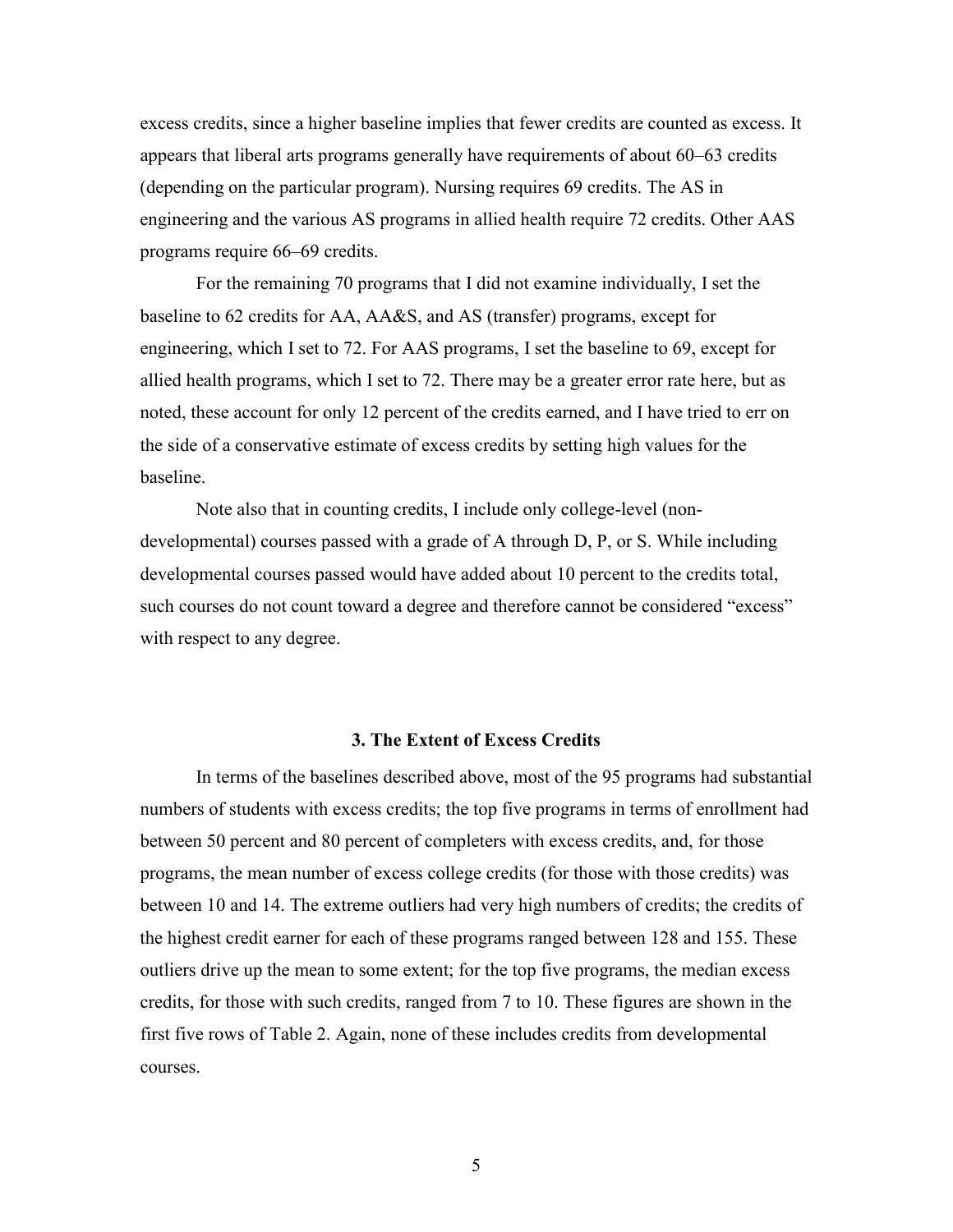**Table 2 Statistics on Excess Credits for the Top 25 Associate Degree Programs in Terms of Completers, 2004–2009 Cohorts** 

| <b>Degree</b> | <b>Field</b>                             | #<br><b>Completers</b> | # Completers<br>with Excess<br><b>Credits</b> | Share of<br><b>Completers</b><br>with Excess<br><b>Credits</b> | Median<br><b>Credits</b> | Mean<br><b>Credits</b> | Maximum<br><b>Credits</b> | <b>Mean Excess</b><br><b>Credits (for</b><br>those with them) | <b>Median Excess</b><br><b>Credits (for</b><br>those with<br>them) | <b>Excess</b><br><b>Credits</b><br>Index |
|---------------|------------------------------------------|------------------------|-----------------------------------------------|----------------------------------------------------------------|--------------------------|------------------------|---------------------------|---------------------------------------------------------------|--------------------------------------------------------------------|------------------------------------------|
| AS            | <b>Business Admin</b>                    | 1562                   | 783                                           | 50.1%                                                          | 63                       | 63.0                   | 155                       | 10.5                                                          | $\overline{7}$                                                     | 0.08                                     |
| AA&S          | <b>General Studies</b>                   | 1557                   | 1245                                          | 80.0%                                                          | 69                       | 72.0                   | 152                       | 14.2                                                          | 10                                                                 | 0.16                                     |
| AS            | <b>General Studies</b>                   | 1487                   | 758                                           | 51.0%                                                          | 63                       | 63.2                   | 155                       | 12.2                                                          | 8                                                                  | 0.10                                     |
| AS            | <b>Social Sciences</b>                   | 988                    | 729                                           | 73.8%                                                          | 67                       | 68.6                   | 155                       | 11.3                                                          | 8                                                                  | 0.12                                     |
| AA&S          | Arts & Sciences                          | 970                    | 698                                           | 72.0%                                                          | 67                       | 68.9                   | 128                       | 10.9                                                          | $\overline{7}$                                                     | 0.11                                     |
| AA            | Liberal Arts                             | 806                    | 406                                           | 50.4%                                                          | 62                       | 61.5                   | 120                       | 10.8                                                          | 8                                                                  | 0.09                                     |
| AAS           | Nursing                                  | 686                    | 454                                           | 66.2%                                                          | 76                       | 77.6                   | 161                       | 18.6                                                          | 15                                                                 | 0.16                                     |
| AS            | Science                                  | 645                    | 453                                           | 70.2%                                                          | 69                       | 70.9                   | 155                       | 14.3                                                          | 11                                                                 | 0.14                                     |
| AA&S          | <b>Business Administration</b>           | 483                    | 405                                           | 83.9%                                                          | 69                       | 71.9                   | 134                       | 12.9                                                          | 9                                                                  | 0.15                                     |
| AA&S          | Education                                | 464                    | 372                                           | 80.2%                                                          | 70                       | 72.6                   | 161                       | 14.6                                                          | 11                                                                 | 0.16                                     |
| AA&S          | Science                                  | 446                    | 388                                           | 87.0%                                                          | 73                       | 76.0                   | 146                       | 18.4                                                          | 15                                                                 | 0.21                                     |
| AAS           | Management                               | 335                    | 220                                           | 65.7%                                                          | 71                       | 76.0                   | 172                       | 14.8                                                          | 8                                                                  | 0.13                                     |
| AA&S          | Liberal Arts                             | 328                    | 224                                           | 68.3%                                                          | 67                       | 69.6                   | 133                       | 10.5                                                          | $\overline{7}$                                                     | 0.10                                     |
| AAS           | Administration of Justice                | 297                    | 172                                           | 57.9%                                                          | 70                       | 72.4                   | 145                       | 12.8                                                          | 8                                                                  | 0.10                                     |
| AAS           | <b>Administrative Support Technology</b> | 250                    | 143                                           | 57.2%                                                          | 71                       | 74.3                   | 136                       | 12.9                                                          | 6                                                                  | 0.10                                     |
| AAS           | Information Systems Technology           | 248                    | 178                                           | 71.8%                                                          | 72.5                     | 76.0                   | 125                       | 14.3                                                          | 9                                                                  | 0.13                                     |
| AS            | Engineering                              | 197                    | 116                                           | 58.9%                                                          | 75                       | 75.0                   | 155                       | 12.7                                                          | 9                                                                  | 0.10                                     |
| AAS           | Early Childhood Development              | 149                    | 73                                            | 49.0%                                                          | 67                       | 71.1                   | 121                       | 14.5                                                          | 11                                                                 | 0.10                                     |
| AAS           | Police Science                           | 123                    | 74                                            | 60.2%                                                          | 71                       | 73.6                   | 124                       | 14.1                                                          | 12.5                                                               | 0.12                                     |
| AAS           | <b>Human Services</b>                    | 111                    | 77                                            | 69.4%                                                          | 74                       | 79.5                   | 147                       | 20.5                                                          | 13                                                                 | 0.18                                     |
| AAS           | <b>Respiratory Therapy</b>               | 106                    | 85                                            | 80.2%                                                          | 83.5                     | 85.9                   | 147                       | 18.7                                                          | 16                                                                 | 0.17                                     |
| AAS           | Accounting                               | 106                    | 58                                            | 54.7%                                                          | 70                       | 73.3                   | 136                       | 13.8                                                          | 11                                                                 | 0.10                                     |
| AAS           | Radiography                              | 105                    | 71                                            | 67.6%                                                          | 83                       | 85.5                   | 137                       | 23.3                                                          | 20                                                                 | 0.18                                     |
| AAS           | Automotive                               | 104                    | 65                                            | 62.5%                                                          | 73                       | 78.3                   | 156                       | 18.3                                                          | 14                                                                 | 0.15                                     |
| AAS           | <b>Technical Studies</b>                 | 99                     | 68                                            | 68.7%                                                          | 71                       | 74.5                   | 161                       | 14.2                                                          | $\overline{7}$                                                     | 0.13                                     |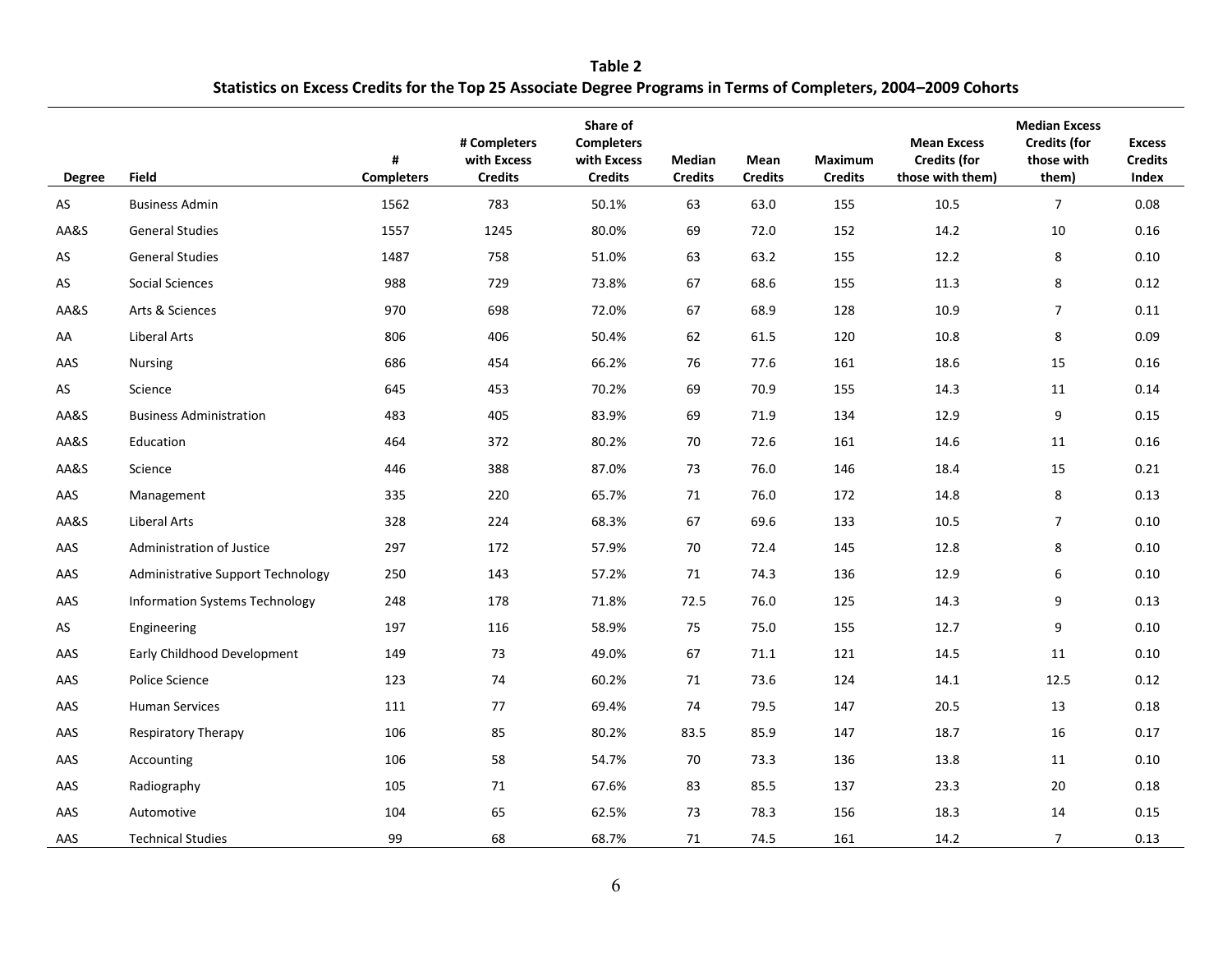Assessing the overall extent of excess credits involves the computation of what is referred to as the *excess credit index*, which is the proportion of the total degree credits earned by all completers of a program that are in excess.<sup>1</sup> For the top five programs, this index ranges from 4 percent to 12 percent. For example, if there were 100 students in the system all pursuing the same 60-credit degree, they would need to earn 6,000 credits collectively in order to have no excess credits and an index of zero (zero/6,000). If they earned 8,000 credits collectively, or on average 80 each, the number of excess credits would be 2,000 and the index would be 0.25 (2,000/8,000).

 The usefulness of this index, as opposed to simply looking at the mean or median excess credits, is that it is *relative*; that is, it measures excess credits relative to total credits earned. Using the mean or median does not provide this type of information. This index also allows one to meaningfully compare different programs with different numbers of required credits with one another.

Looking at all 95 programs in which the number of completers ranges from 2 to 1,562, the overall median number of program mean excess credits was 15, the 25th percentile was 13, and the 75th percentile was 19. The median number of program median excess credits was 11, the 25th percentile was 9, and the 75th percentile was 15.5. The median value of the index was 14 percent, the 25th percentile was 10 percent, and the 75th percentile was 18 percent.

Table 2 shows statistics on excess credits for the top 25 associate degree programs for completers in the cohort; as has been shown, these associate degree programs account for almost all of the credits and completions earned by completers. Here, it is clear that there were some programs with even more excess credits. For instance, the 87 percent of recipients of the AA&S in science who had excess credits had on average 18 such credits and an excess credit index of 21 percent. For the AAS in Radiography, these numbers are 68 percent, 23 excess credits, and an index of 18. However, there are some programs with lower values. For instance, for the AS in Engineering, the figures are 59 percent of completers, 13 excess credits on average, and an index of 10 percent.

Some of the programs with the highest numbers of mean excess credits were AAS programs, such as the programs in nursing, human services, radiography, and automotive,

 $\overline{a}$ 

<sup>&</sup>lt;sup>1</sup> I thank Clive Belfield for devising this index.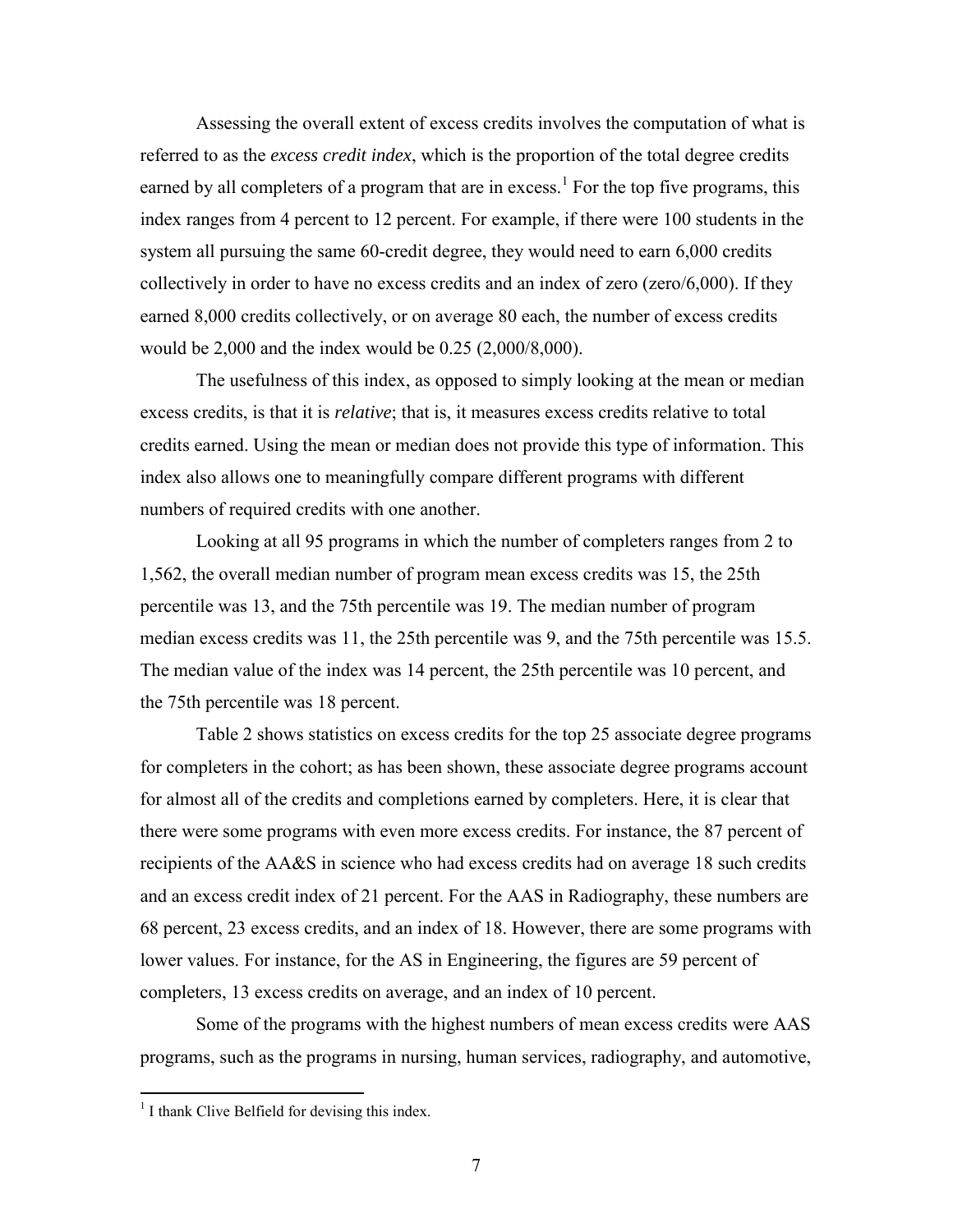in the 18 to 23 credit range. Most of the liberal arts programs had a relatively low mean excess credits level, in the 10 to 14 credit range, with the exception of the AA&S in Science, which had 18 excess credits on average, as indicated in Table 2.

Another way to examine excess credits is to consider the credit distributions of those who completed their programs of study. Figure 1 shows the credit distributions of the completers of the top 12 associate degree programs. As you can see, each histogram has a great number of students heaped up near the program requirements, but has many students on either side. I suspect that those students with less than the required credits transferred them in from elsewhere or received credit by exam (such as Advanced Placement) or for prior experience. Those on the right side of the distribution are students with excess credits.



**Figure 1 Credit Distributions, Top 12 Associate Programs** 

For all 14,259 associate degree completers in the period, irrespective of the program they completed, the mean number of excess credits was 14, the median was 9, and the index was 12 percent. One student earned 175 credits, the most out of all the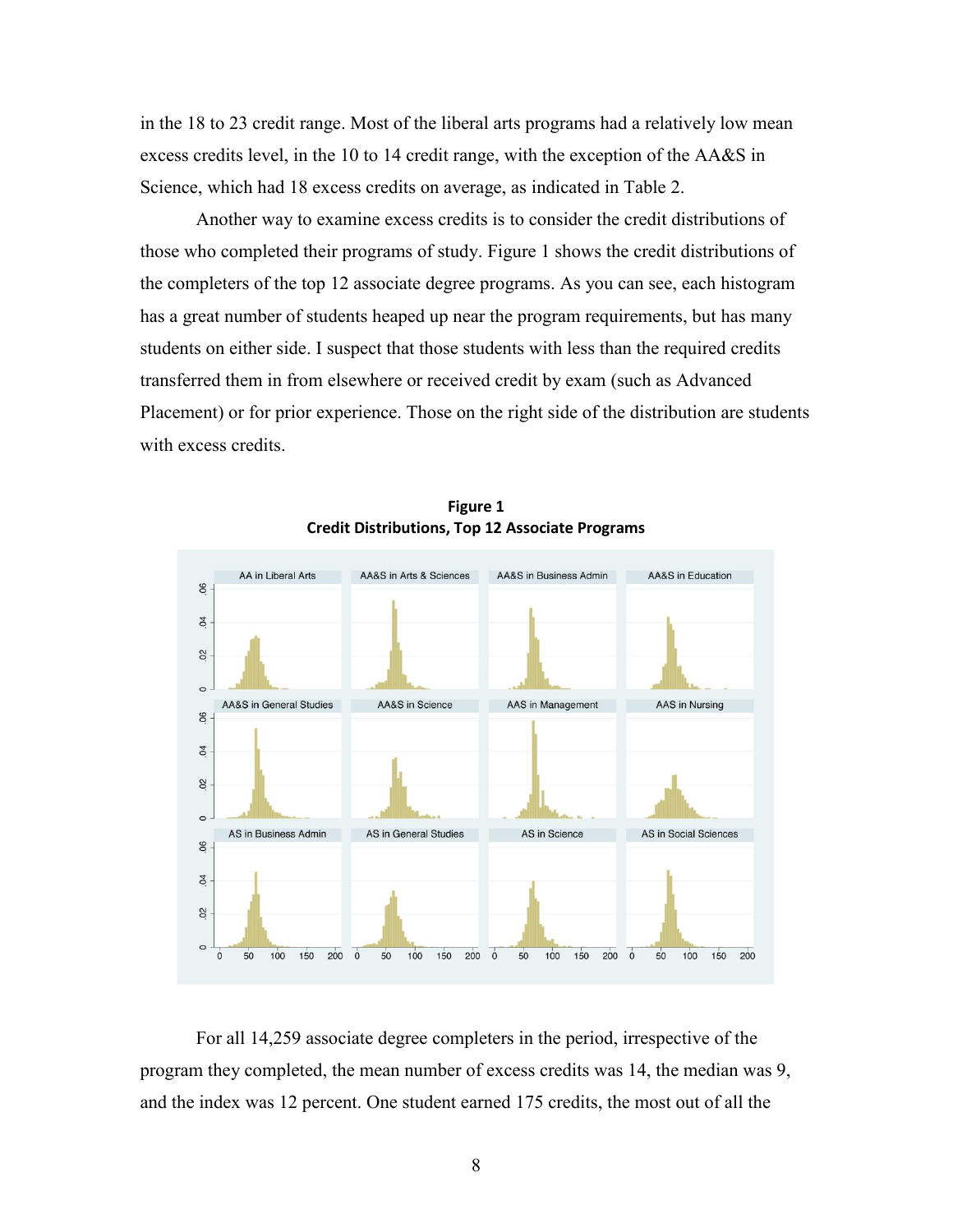completers. Although these credits would theoretically be more than enough for a bachelor's degree, the credits are all lower-division, community college credits, so it is very unlikely that that student could have met the upper-division requirements for any bachelor's degree. These degree completers in the six cohorts earned a total of 1,002,859 credits, of which 129,093 were excess credits. (Note that the index is the ratio of these two numbers.) At an estimated cost of \$277 per credit,<sup>2</sup> this represents a total cost of about \$36 million for the six cohorts' excess credits, or about \$6 million per year. Completers in the cohorts attempted a total of 1,418,131 credits (including successful completions, failures, and withdrawals), for a total cost of about \$393 million, or about \$65 million per year. Thus excess credits account for about 9 percent of this cost.

This assessment does not imply a normative judgment about whether the money used for excess credits was well spent. For instance, one could argue that even though these excess credits did not contribute to a credential, the students who took them learned something that enriched their minds or that they could put to use in their future careers or in other coursework.<sup>3</sup>

There is substantial variation among the colleges in the system in terms of the extent of excess credits. For instance, the mean number of excess credits varies between colleges from a low of 10.7 to a high of 21.3, with a mean of 14.5 and a standard deviation of 2.8. For the median, the respective numbers are 7, 18, 10.2, and 2.7; for the index, they are 7.5 percent, 22.0 percent, 14.4 percent, and 3.3 percentage points. I do not know why there is such variation, but this variation appears to indicate that some colleges have institutional features that keep such credits to a minimum that other colleges do not have. Some of the variation could be due to variation among colleges in their mix of programs, with some colleges having more enrollment in programs that generate excess credits than other colleges. There are three possible effects here. First of all, a college might have more (or fewer) students in a program that tends to generate excess credits system-wide. Second, a college might have a program that tends to generate more (or

<sup>&</sup>lt;sup>2</sup> This is based on data from the Delta Cost Project for 2009 for the community colleges in the state in question.

 $3^3$  This same argument could be applied to credits that were earned by students who never earned a credential. Non-completers incur substantial costs (Schneider & Yin, 2011). These credits, like excess credits, represent waste when thinking of an "ideal" system in which every student graduates and does so with exactly as many credits as needed and no more.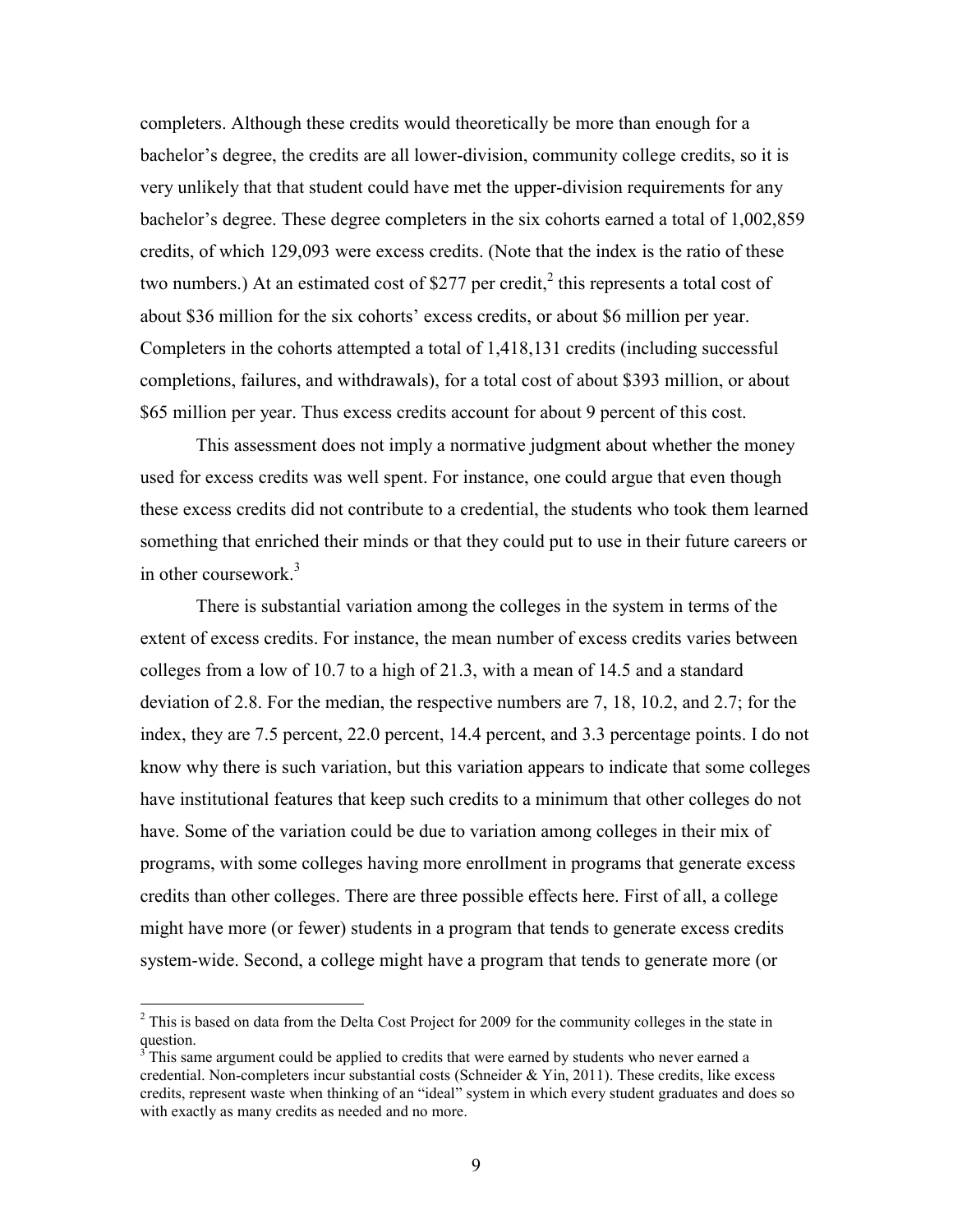fewer) excess credits than is the average for that program system-wide. Third, a college overall, due to general college-wide policies or procedures, might generate more or fewer excess credits overall, in all programs.

In this state, as in other states in which CCRC researchers have experience, most of the graduates of community colleges are in liberal arts, business, and allied health and nursing programs. For instance, in 2008–09, there were 787,325 associate degrees awarded nationwide. Of these, 263,853, or 34 percent, were in liberal arts; 111,521, or 14 percent, were in business; and 166,163, or 21 percent, were in allied health and nursing, for a total of 541,537, or 69 percent of associate degrees awarded (Snyder & Dillow, , 2011). Among the associate degree graduates in the dataset of the current study, liberal arts, business, and nursing account for 73 percent of the 14,259 total graduates. Liberal arts graduates were 51 percent, business graduates 18 percent, and nursing graduates 5 percent. Thus, for the following case studies, I have selected one program from each of these areas. While there are multiple liberal arts and business programs, there is only one associate-level nursing program, the AAS in Nursing. For the case studies that follow, I start with business administration and nursing, since they are more focused programs of study than a general liberal arts program is, and then examine a general liberal arts program.

#### **4. Case Study: AS in Business Administration**

<span id="page-13-0"></span>To determine more specifically what types of courses contribute to excess credits, I compare the courses taken by students with excess credits with those taken by students who just met the requirements, or who met them with just one extra course (up to four additional credits). For instance, when assessing the AS in Business Administration programs offered statewide, combined, I compare the courses taken by students with 67 or more credits, or the *high-credit students*, with those of the students with 62 to 66 credits, inclusive, or the *medium-credit students*. 4 These were 21 and 28 percent of the

<sup>&</sup>lt;sup>4</sup> I use a band of credits from the baseline requirement of credits to the baseline plus 4, which is five credits wide, in order to capture students who just met the requirements or who went over slightly, in order to create a large enough group; if I had just selected those who had exactly the number of credits as required and no more, the group would have been too small.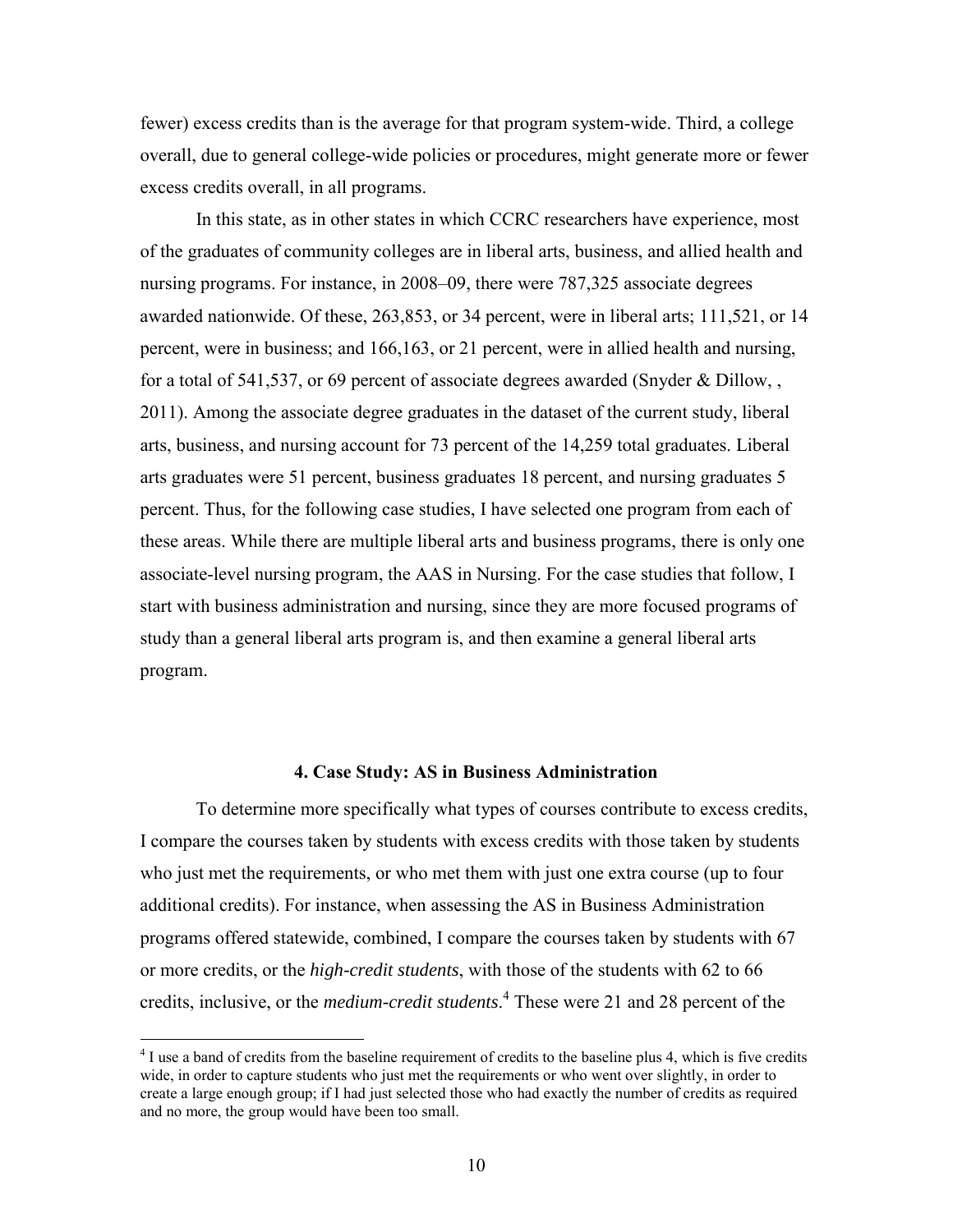students, respectively. As mentioned, the state under study has common course numbering across colleges, most programs are offered at multiple colleges, and the same program at each college typically uses the same courses, with minor variations.

Because the high-credit students took more courses, they were also more likely to have taken any particular course, on average. *On average* is the operative phrase here, however; the high-credit group took some courses less frequently. Table 3 shows the top 10 courses that were more frequently taken by the high-credit group, restricted to courses that had an overall enrollment of at least 20 by each group.

| Course                                          | <b>Enrollment Rate of</b><br><b>Medium-credit</b><br><b>Completers</b> | <b>Enrollment Rate of</b><br>High-credit<br><b>Completers</b> | <b>Difference</b> |
|-------------------------------------------------|------------------------------------------------------------------------|---------------------------------------------------------------|-------------------|
| Precalculus I                                   | 0.84                                                                   | 0.95                                                          | 0.11              |
| Introduction to Psychology I                    | 0.43                                                                   | 0.51                                                          | 0.08              |
| Principles of Public Speaking                   | 0.49                                                                   | 0.57                                                          | 0.08              |
| <b>Statistics</b>                               | 0.05                                                                   | 0.12                                                          | 0.08              |
| <b>Beginning Spanish I</b>                      | 0.10                                                                   | 0.17                                                          | 0.07              |
| Principles of Management                        | 0.05                                                                   | 0.12                                                          | 0.07              |
| <b>Personal Stress and Stress</b><br>Management | 0.04                                                                   | 0.10                                                          | 0.06              |
| <b>Calculus with Analytic Geometry I</b>        | 0.02                                                                   | 0.09                                                          | 0.06              |
| <b>College Success Skills</b>                   | 0.17                                                                   | 0.23                                                          | 0.06              |
| Precalculus II                                  | 0.06                                                                   | 0.12                                                          | 0.06              |

**Table 3 The Top 10 Courses in Terms of Difference in Enrollment Rate** 

*Note*. Medium- and high-credit students completing the AS in business administration (minimum enrollment of 20 in each group).

It is clear from Table 3 that most of these courses are general liberal arts courses that are not specific to business, except for Principles of Management and perhaps the math and statistics courses. Therefore, some of the excess credits are probably due to these students simply taking more liberal arts courses than are required. The differences in frequency of enrollment are only moderate (6 to 11 percent), so the effect of excess credits is spread out over many courses. Note that this degree has distributional requirements, and that the public speaking courses and college success courses are required for some versions of the program. All of the remaining courses in the table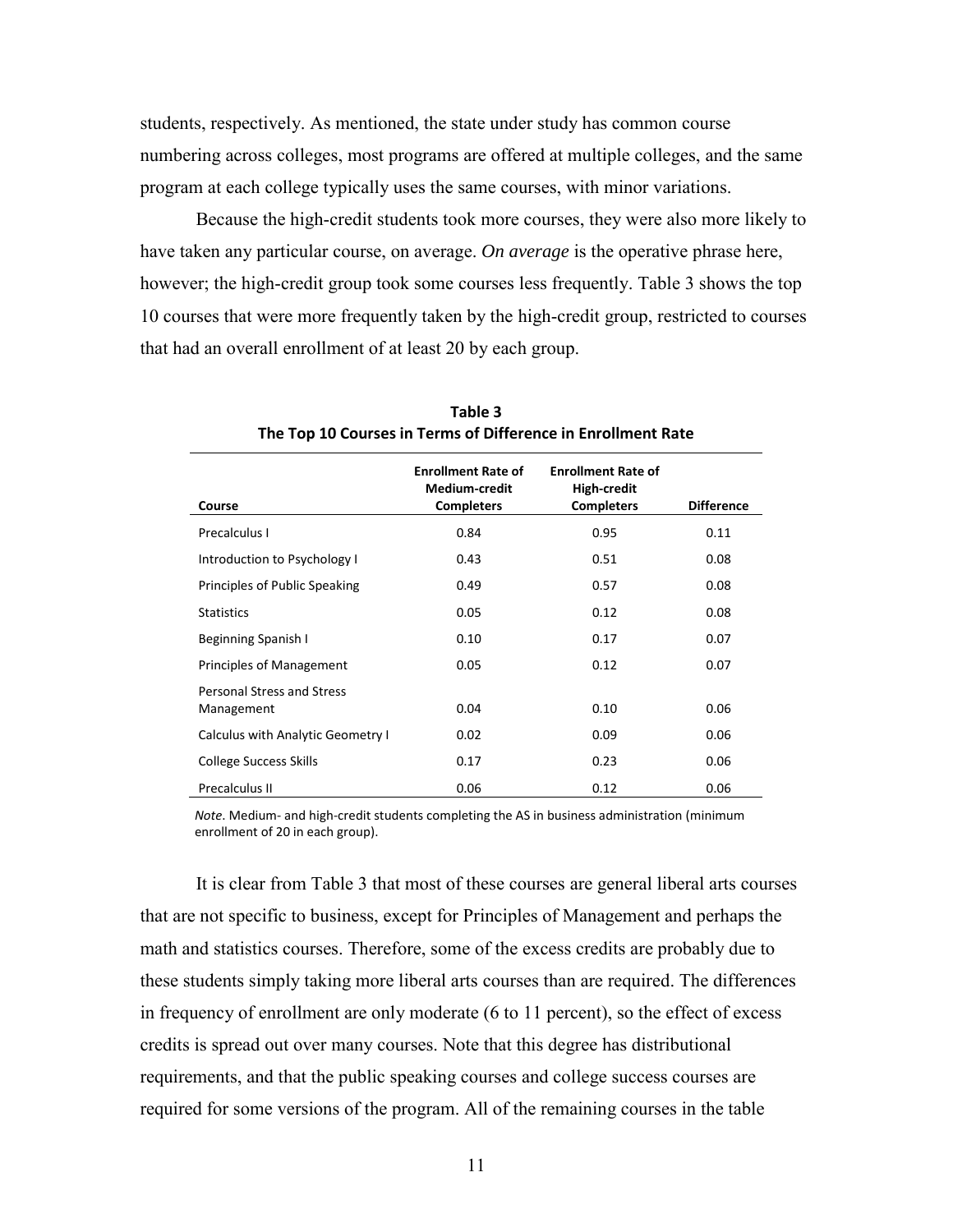above can satisfy either a core or distributional requirement, so this is just a situation where the high-credit students are taking more of them. It is possible that high-credit students are less likely to meet some of their requirements by transferring courses from another institution.

Program completers in the six cohorts took 316 distinct courses; of these, 210 courses, or 66 percent, were taken more frequently by the high-credit students. However, the average absolute difference in the enrollment frequency for these 210 courses was 0.016. This is the absolute difference between the enrollment frequency of the high-credit students and that of the medium-credit students. The 10 courses in Table 3 are included in these 210, since for all of those 10 courses, the high-credit students took the course at a higher rate.

For the 106 remaining courses, which were taken more frequently by the mediumcredit students, the corresponding statistic was 0.008. Thus the high-credit group not only had more courses that were taken more frequently, but the magnitude of the difference in frequency was higher on average than for those courses taken more frequently by the medium-credit group. The differences are small, but they add up.

Another way to compare the two groups is to consider the top enrollment courses. Table 4 shows the top 10 courses sorted by declining enrollment rate for the high-credit students. For the top six courses, enrollment is very high in both groups, presumably because they are required. Unlike in Table 3, the differences in frequency of enrollment are generally very small. Most of these courses are either business or business-related courses or other required courses such as College Composition I and II. Thus differences here are not likely to contribute much to excess credits, except for the 11 percent difference for Precalculus I, which also appeared as the top item in Table 3. It therefore appears that most of the excess credits are not to be found in these high enrollment rate courses; rather, they are spread out over a larger number of lower enrollment rate courses, many of which are not directly related to the students' major in Business Administration.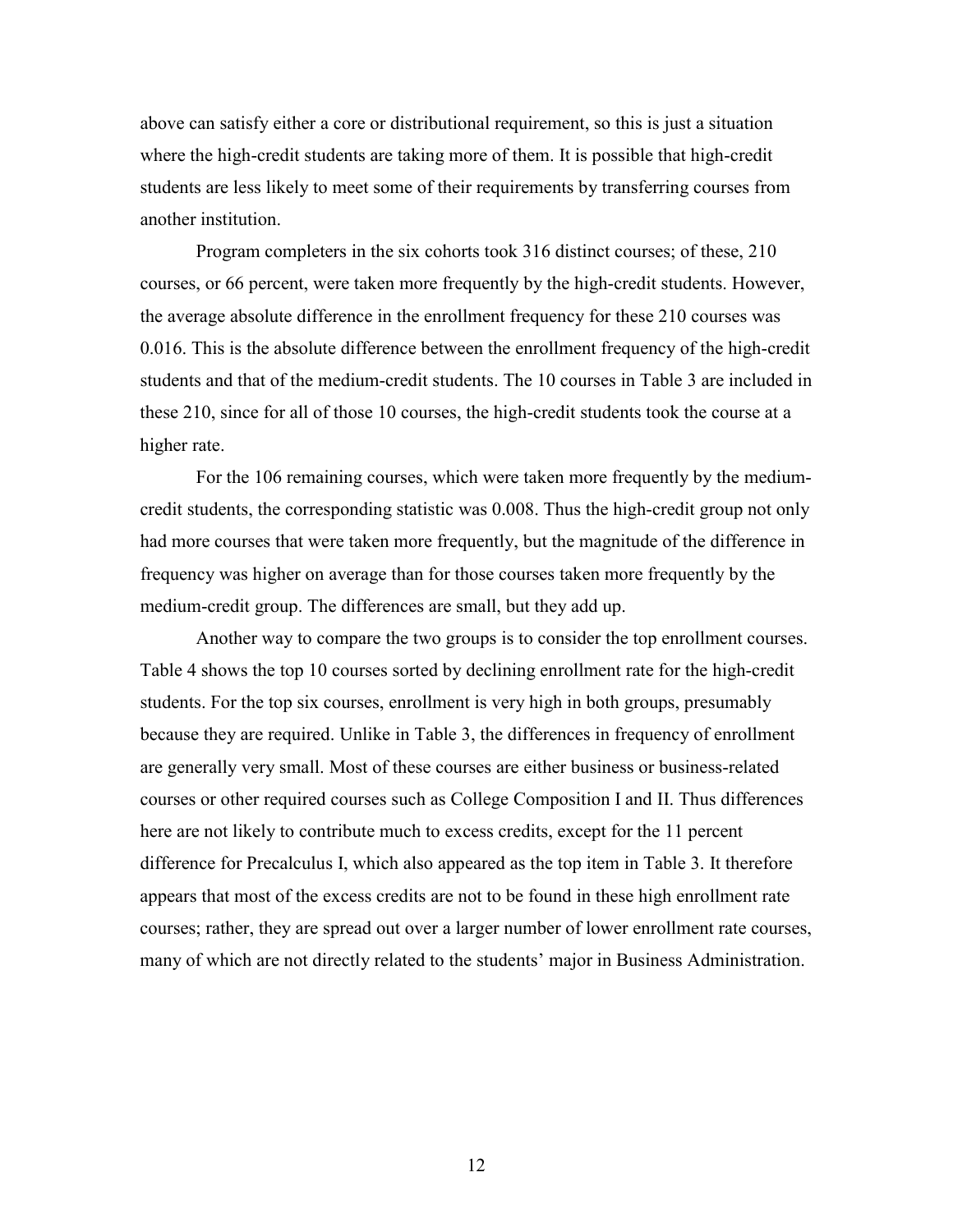|                                     | <b>Enrollment Rate of</b><br><b>Medium-credit</b> | <b>Enrollment Rate</b><br>of High-credit |                   |
|-------------------------------------|---------------------------------------------------|------------------------------------------|-------------------|
| Course                              | <b>Completers</b>                                 | <b>Completers</b>                        | <b>Difference</b> |
| <b>College Composition II</b>       | 0.95                                              | 1.00                                     | 0.05              |
| Principles of Accounting I          | 1.00                                              | 1.00                                     | 0.00              |
| Principles of Microeconomics        | 0.98                                              | 1.00                                     | 0.02              |
| <b>Principles of Macroeconomics</b> | 1.00                                              | 1.00                                     | 0.00              |
| Principles of Accounting II         | 1.00                                              | 1.00                                     | 0.00              |
| <b>College Composition I</b>        | 0.96                                              | 0.96                                     | 0.00              |
| Precalculus I                       | 0.84                                              | 0.95                                     | 0.11              |
| Introduction to Computer            |                                                   |                                          |                   |
| <b>Applications and Concepts</b>    | 0.89                                              | 0.89                                     | $-0.01$           |
| Introduction to Business            | 0.80                                              | 0.77                                     | $-0.03$           |
| United States History I             | 0.68                                              | 0.71                                     | 0.03              |

**Table 4 The Top 10 Courses by Enrollment Rate of High-Credit Students** 

*Note*. Medium- and high-credit students completing an AS in Business Administration.

## <span id="page-16-0"></span>**4.1 Looking at Some Transcripts in Detail**

As another way of investigating the source of excess credits, I examine the transcripts of five students who completed the AS in Business Administration program and who were randomly selected from the group of students that had 75 credits or more. Out of a total 1,562 graduates of the program, 201 students had this many credits. It happens that the five randomly selected students were at only two colleges in SCCS, with two students at one college and three at the other. The sample here is small and unrepresentative, and therefore these findings are not generalizable, but I think they offer some insight.

The requirements for the degree at each of the two colleges are shown in Table 5. Note that the requirements are similar but not identical. The table is organized so as to highlight the similarities and differences. Both colleges require 62 credits for the degree; the first college requires 22 courses, the second, 20.

The first two students were at the first college. The first student passed 26 courses and earned 75 credits. Over and above the basic requirements, the extra courses were two personal wellness courses, a science course, and a public speaking course. So, in this case, there was not much additional focus on business.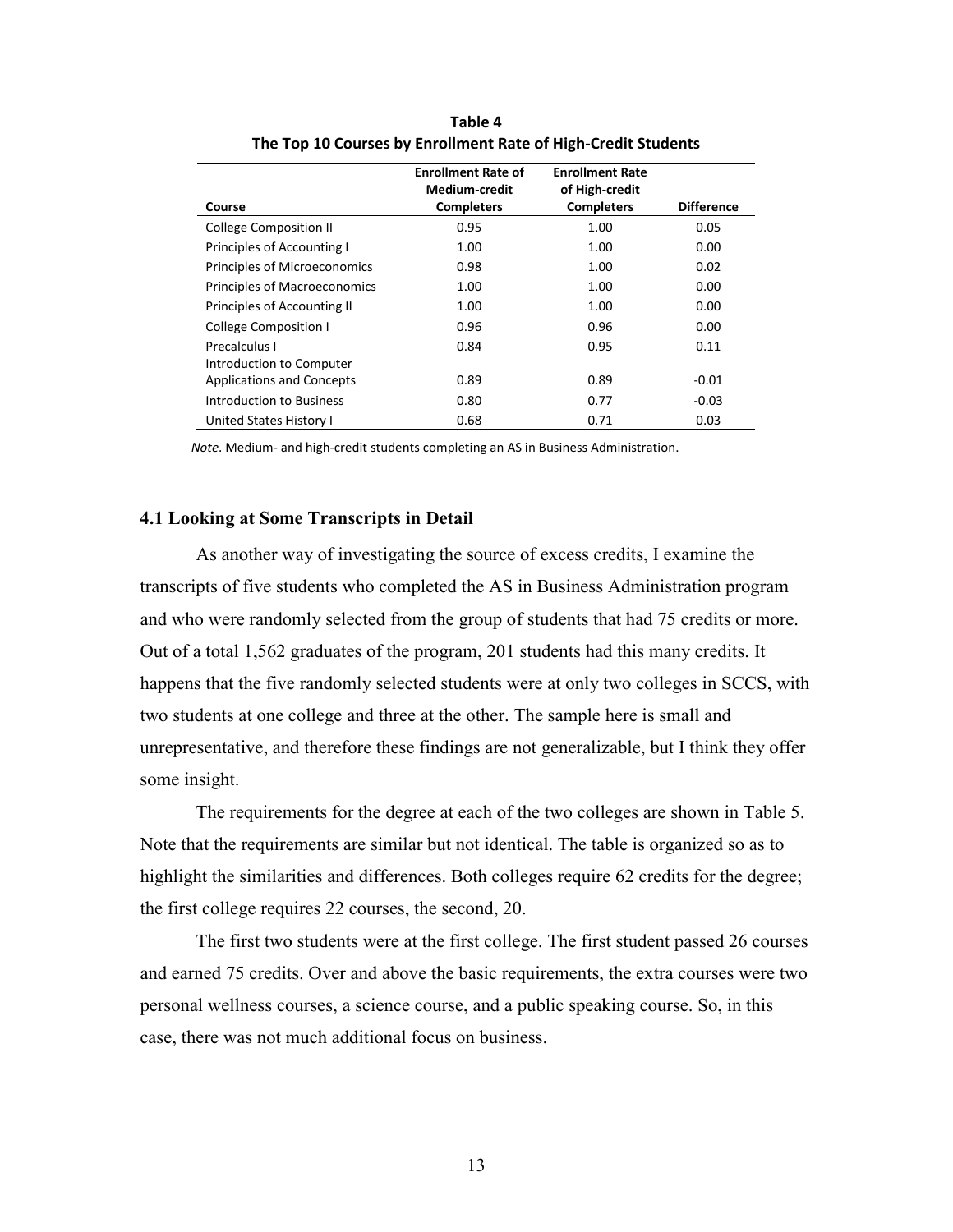|                                                                 | College 1 | <b>College 2</b> |
|-----------------------------------------------------------------|-----------|------------------|
| Accounting (two semesters)                                      | X         | x                |
| Microeconomics                                                  | x         | X                |
| Macroeconomics                                                  | x         | x                |
| <b>Introductory Business</b>                                    | x         |                  |
| <b>Introductory International Business</b>                      |           | x                |
| Introductory computer course                                    | x         |                  |
| <b>Excel or Access</b>                                          | x         |                  |
| Two math courses                                                | x         | X                |
| <b>Probability and Statistics</b>                               |           | x                |
| U.S. History or History of Western Civilization (two semesters) | x         |                  |
| History course                                                  |           | X                |
| <b>College Success</b>                                          | x         | x                |
| English Composition (two semesters)                             | x         | X                |
| Two English literature courses                                  | x         |                  |
| Two humanities courses                                          |           | x                |
| Two laboratory science courses                                  | x         | X                |
| Two personal wellness courses                                   | x         |                  |
| Health or physical education course                             |           | x                |
| Two additional general education courses                        | x         | x                |
| Public speaking                                                 |           | x                |
| <b>Total Courses:</b>                                           | 22        | 20               |
| <b>Total Credits:</b>                                           | 62        | 62               |

## **Table 5 Requirements for the AS in Business Administration at Two Community Colleges**

The second student passed 30 courses and earned 87 credits. The extra courses were five marketing, advertising, and sales courses, a veterinary course, one statistics course, and a public speaking course. Here, there was some additional focus on business.

The remaining three students were at the second college. Although this college does not require a computer course for an AS in Business Administration, the website that describes the program indicates that computer proficiency is needed to complete the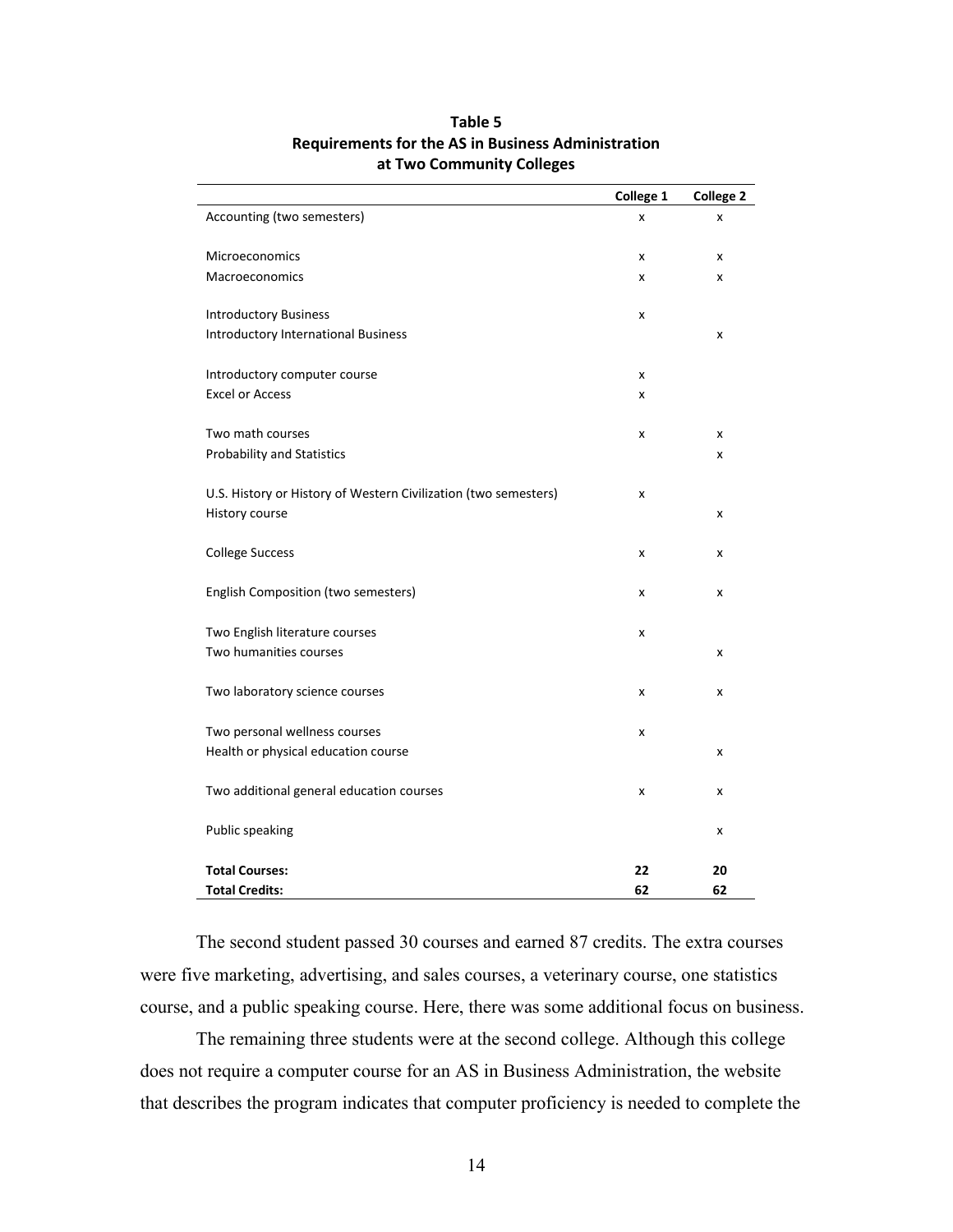program, which can be achieved by taking a computer course. All three of these students took such a course, so it probably should not be considered an extra even though it does not formally count toward the program. This is an example of a phenomenon that may explain some of the excess credits in general; if programs require competencies that can be acquired through courses that do not count toward the programs' degree requirements but that can be attained through taking college-level courses, this might contribute to students' earning excess credits.

The third student (the first of the three at the second college) passed 29 courses and earned 90 credits. The extra courses were an additional economics course, a marketing course, a statistics course, a calculus course, three extra general education electives (the student took psychology, sociology, and two terms of Spanish in total), and a computer course.

So at least some of this is relevant to the major. This student received three Ds, and so perhaps took more courses in order to raise his or her GPA in order to graduate.

The fourth student passed 26 courses for 78 credits. The extra courses were an additional humanities course, a management course, an additional statistics course, an additional history course, and a computer course. Thus a fair share of the additional coursework was directly related to the student's major.

The fifth student passed 26 courses for 79 credits. This student had the following excess courses: two humanities courses, a health course, a personal finance course, and a computer course. Thus it seems that, for this student, the additional emphasis on the major was not that substantial.

Thus, this paper's examination of these five students reveals a mixed story. There seems to be some use of excess courses for additional study related to the major, but there are also quite a few courses unrelated to the major.

#### <span id="page-18-0"></span>**4.2 Looking at the Requirements in Detail**

The final way that this paper examines excess credits is to look at the specific requirements of the AS in Business Administration at one college and then assess the extent to which students were simply meeting, or rather exceeding, each of these requirements.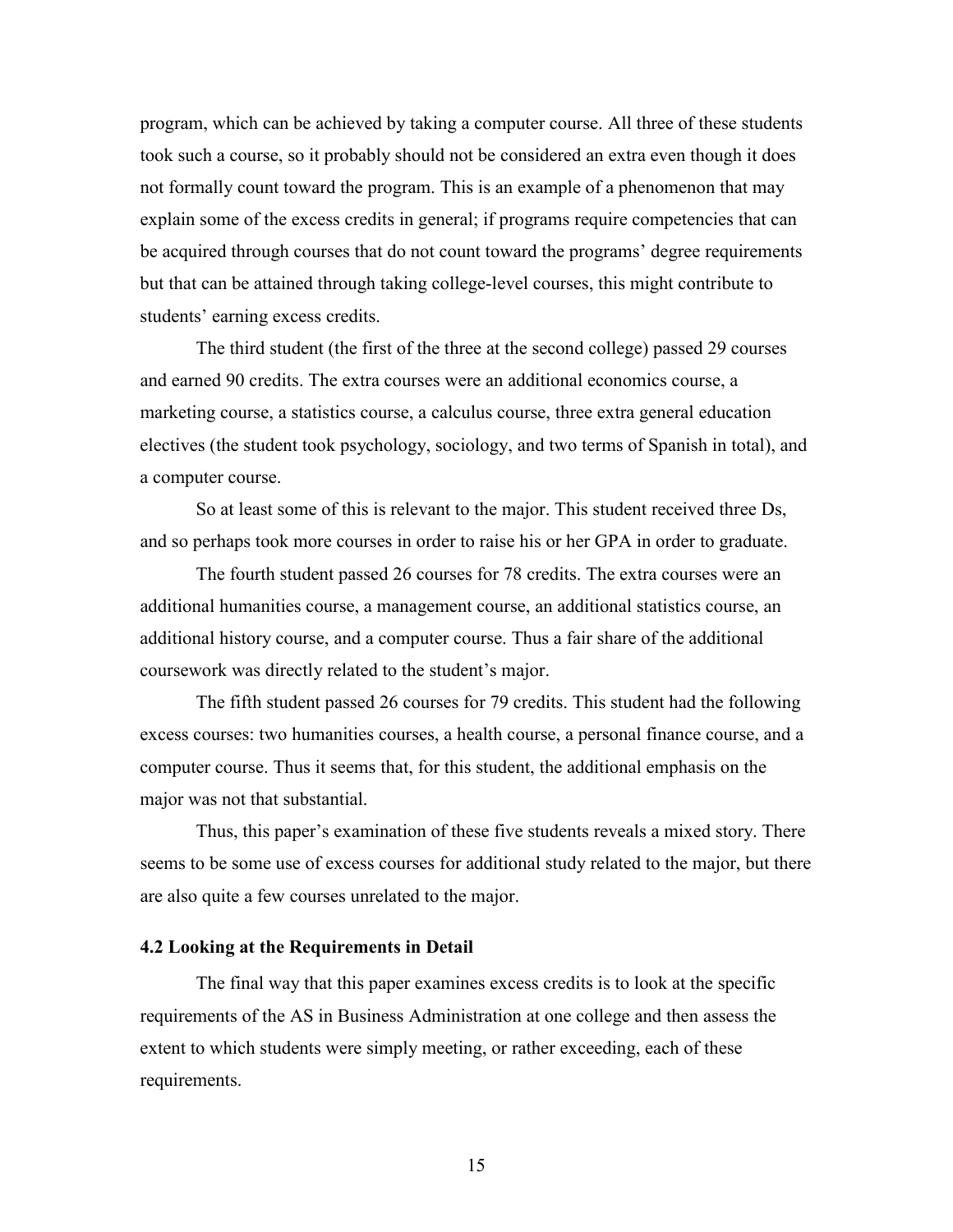The program requires one business course, two accounting courses, two economics courses, two science courses, three humanities courses (including one history course), one computer course, one college success course, two English courses, two math courses, two physical education or recreational courses, one public speaking course, and two general electives, for a total of 21 courses.

Thirty-four percent of the students had more than one business course. Almost no students (less than 2 percent) had more than two accounting courses. Only about 1 percent of the students had more than the required two economics courses. However, 50 percent of students had more than the required two science courses.

Twenty-five percent of the students had more than the required three humanities courses. Five percent of the students had more than the required one computer course. No student took more than one college success course. Twenty-nine percent of students had more than the required two English courses (I do not count extra English as extra humanities for these purposes).

Thirty-nine percent of students had more than the required two math courses. Only about 2 percent of students had more than the two required physical education or recreational courses. No student had more than the required public speaking course.

Thus, most of the excess courses were business courses, humanities courses, English courses, math courses, and especially science courses. Except for the extra business courses, it is hard to see how these are directly related to the AS in Business Administration. It is interesting that students did not primarily concentrate their extra course-taking on subjects directly related to the program, such as economics or accounting. Of course, one can always make the case that all of the other courses might be useful in a business career.

Overall, 15 percent of students had more than the 21 courses required. For these students, the median number of courses taken was 23, the mean was 23.9, and the maximum was 38.

The above analysis is an example of how colleges and college systems can audit the course-taking of their students in order to determine where the excess activity is. Once this activity is understood, colleges are better positioned to take whatever action they deem necessary, such as increasing student advising.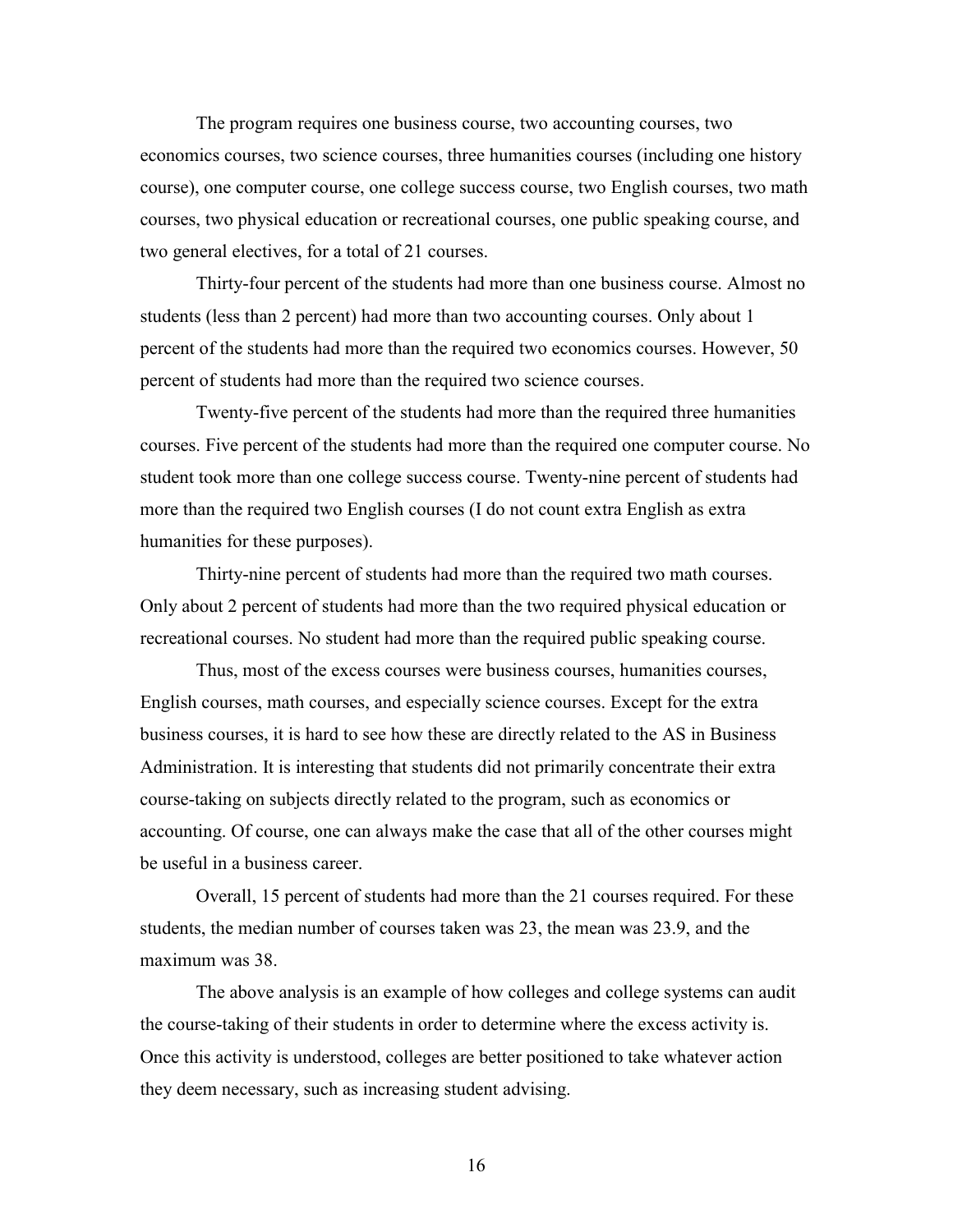#### **5. Case Study: AAS in Nursing**

<span id="page-20-0"></span>The AAS in Nursing requires 69 credits. I compare the aggregate transcripts of medium-credit students, defined as students with 69 to 73 credits, to those of high-credit students, defined as students with 74 or more. These comprised 13 and 46 percent of the graduates, respectively. This program has an excess credits index of 16 percent, higher than average.

Table 6 shows the top 10 courses in terms of the difference in the enrollment rate of the two groups. These are courses closely related to nursing, such as Medical Terminology I and General Biology I, required distribution courses, such as College Composition II, and liberal arts electives, such as United States History I. The weight falls, however, on the required, subject-specific courses of the program itself. The differences in enrollment rates are moderate, ranging from 10 to 26 percent. It appears that a higher enrollment rate in subject-specific courses accounts for at least some of the excess credits.

|                                       | <b>Enrollment Rate of</b><br><b>Medium-credit</b> | <b>Enrollment Rate of</b>     |                   |
|---------------------------------------|---------------------------------------------------|-------------------------------|-------------------|
| Course                                | <b>Completers</b>                                 | <b>High-credit Completers</b> | <b>Difference</b> |
| <b>College Composition II</b>         | 0.54                                              | 0.80                          | 0.26              |
| General Biology I                     | 0.09                                              | 0.33                          | 0.24              |
| <b>College Success Skills</b>         | 0.12                                              | 0.31                          | 0.19              |
| Principles of Nutrition and Human     |                                                   |                               |                   |
| Development                           | 0.09                                              | 0.27                          | 0.18              |
| <b>General Biology II</b>             | 0.02                                              | 0.13                          | 0.11              |
| United States History I               | 0.08                                              | 0.19                          | 0.11              |
| <b>Acute Medical-Surgical Nursing</b> | 0.14                                              | 0.25                          | 0.11              |
| <b>Medical Terminology I</b>          | 0.29                                              | 0.40                          | 0.11              |
| United States History II              | 0.06                                              | 0.16                          | 0.10              |
| History and Appreciation of Art I     | 0.01                                              | 0.11                          | 0.10              |

**Table 6 Top 10 Courses in Terms of Difference in Enrollment Rate** 

*Note*. Medium- and high-credit students completing the AAS in nursing (minimum enrollment of 20 in each group).

These nursing programs require, as a prerequisite, high school–level algebra, chemistry, and biology; these subjects are offered at the community college, but do not count for college credit. The program does not require it, but in the case of biology, one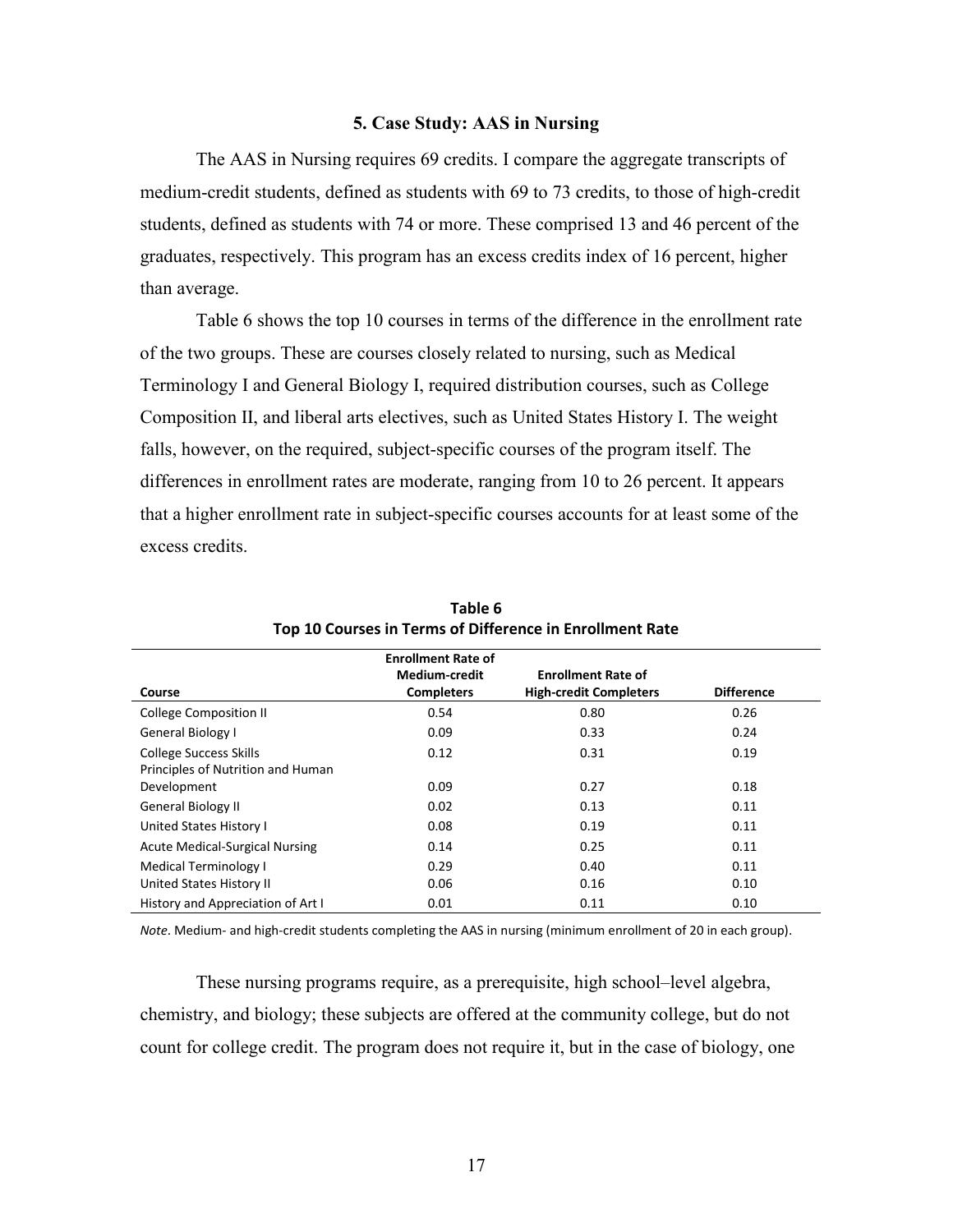can also meet this prerequisite by taking college-level biology. High-credit students appear to have been doing so at a higher rate than medium-credit students.

Table 7 shows the top 10 courses in terms of enrollment rate of the high-credit students. Here, except for College Composition II, the differences in rates between the two groups are modest. In fact, in three out of the 10, the high-credit students had a lower enrollment rate than the other students.

|                                       | <b>Enrollment Rate of</b> |                                 |                   |
|---------------------------------------|---------------------------|---------------------------------|-------------------|
|                                       | <b>Medium-credit</b>      | <b>Enrollment Rate of High-</b> |                   |
| Course                                | <b>Completers</b>         | credit Completers               | <b>Difference</b> |
| College Composition I                 | 0.78                      | 0.82                            | 0.04              |
| <b>College Composition II</b>         | 0.54                      | 0.80                            | 0.26              |
| Dimensions of Professional Nursing    | 0.83                      | 0.75                            | $-0.08$           |
| Human Anatomy and Physiology II       | 0.71                      | 0.67                            | $-0.04$           |
| Human Anatomy and Physiology I        | 0.69                      | 0.66                            | $-0.03$           |
| <b>Health Assessment</b>              | 0.64                      | 0.63                            | $-0.01$           |
| Developmental Psychology              | 0.57                      | 0.61                            | 0.04              |
| Introduction to Computer Applications |                           |                                 |                   |
| and Concepts                          | 0.53                      | 0.56                            | 0.03              |
| Nursing I                             | 0.49                      | 0.51                            | 0.02              |
| Drug Dosage Calculations              | 0.46                      | 0.46                            | 0.00              |

**Table 7 The Top 10 Courses by Enrollment Rate of Medium- and High-Credit Students in the AAS in Nursing Program** 

I conclude from this that the excess credits are probably due to two factors. The first factor is relatively high differences in enrollments in a few courses, as shown in Table 6. The second factor is small differences in enrollments over large numbers of courses. There are 207 distinct courses that were taken by both the medium- and highcredit groups; of these, 105, or 51 percent, were taken more frequently by the high-credit group. For the 105 courses, the mean absolute difference in the chances of taking one of these courses was 0.042; for the remaining 102, it was less, 0.023. This means that although both groups had roughly the same number of courses for which they had a higher enrollment, the high-credit group's courses had a mean average difference in enrollment that was almost twice as high as that of the medium-credit group's, which is why they had more credits overall. Given that the differences are spread out over so many courses, it is very likely that many of the differences are not program-related, because the typical program draws on only a small subset of the courses offered by any college.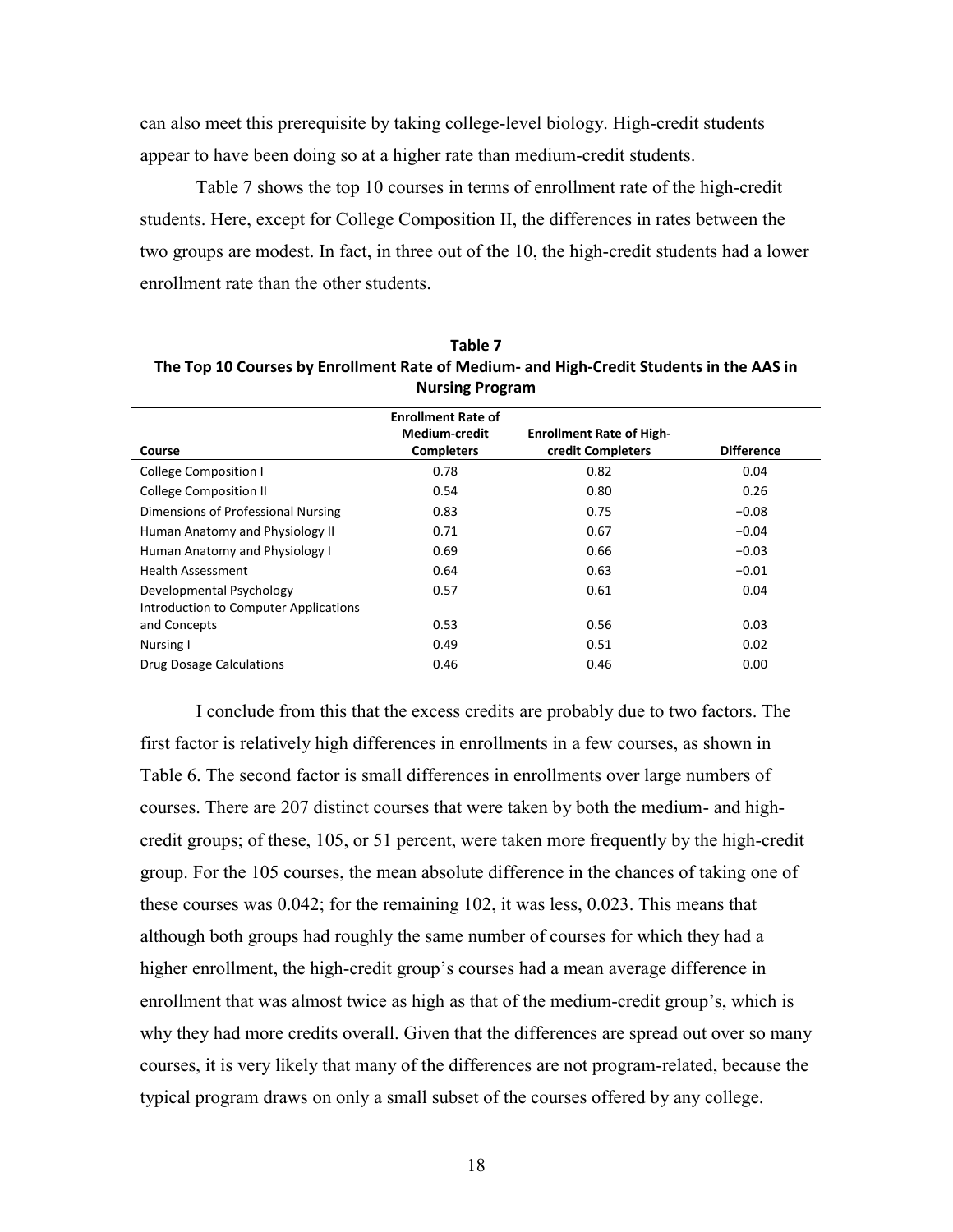This is the same type of pattern that appeared for the AS in Business Administration; again, many small differences in enrollment frequencies account for the difference in enrollments. Of course, this is not surprising because the high-credit group took more courses on average, by definition. It may be the case, as CCRC researchers have heard informally from some colleges, that many nursing students take liberal arts courses while they are waiting for formal admission to the nursing program, since many nursing programs have more applicants than they can enroll.

#### <span id="page-22-0"></span>**5.1 Looking at the Requirements in Detail**

As was the case with the AS in Business Administration, this paper considers the specific requirements for the AAS in Nursing at one college, and looks at the extent to which students are exceeding them.

 This degree requires nine nursing courses, two biology courses, two health courses, one math course, one English course, one psychology course, one college success course, one sociology course, one computer course, and one humanities course, for a total of 20 courses.

 Nineteen percent of the students had more than the required nine nursing courses. Sixteen percent had more than the required two biology courses. Nineteen percent had more than the required two health courses.

 Only 5 percent of students, on the other hand, had more than the required one math course. Twenty-six percent of students had more than the required one English course. Twenty-three percent of students had more than the required one psychology course. No student took more than the one required college success course. Eight percent of students took more than the one required sociology course. Six percent of students took more than the one required computer course, and 31 percent of students took more than the one required humanities course.

 Overall, 45 percent of students took more than the required 20 courses. For these students, the median number of courses taken was 24, and the mean was 25.2. The most courses taken was 34.

The main foci of extra course-taking were on nursing, biology, health, English, psychology, and the humanities. So, more than was the case for the business students at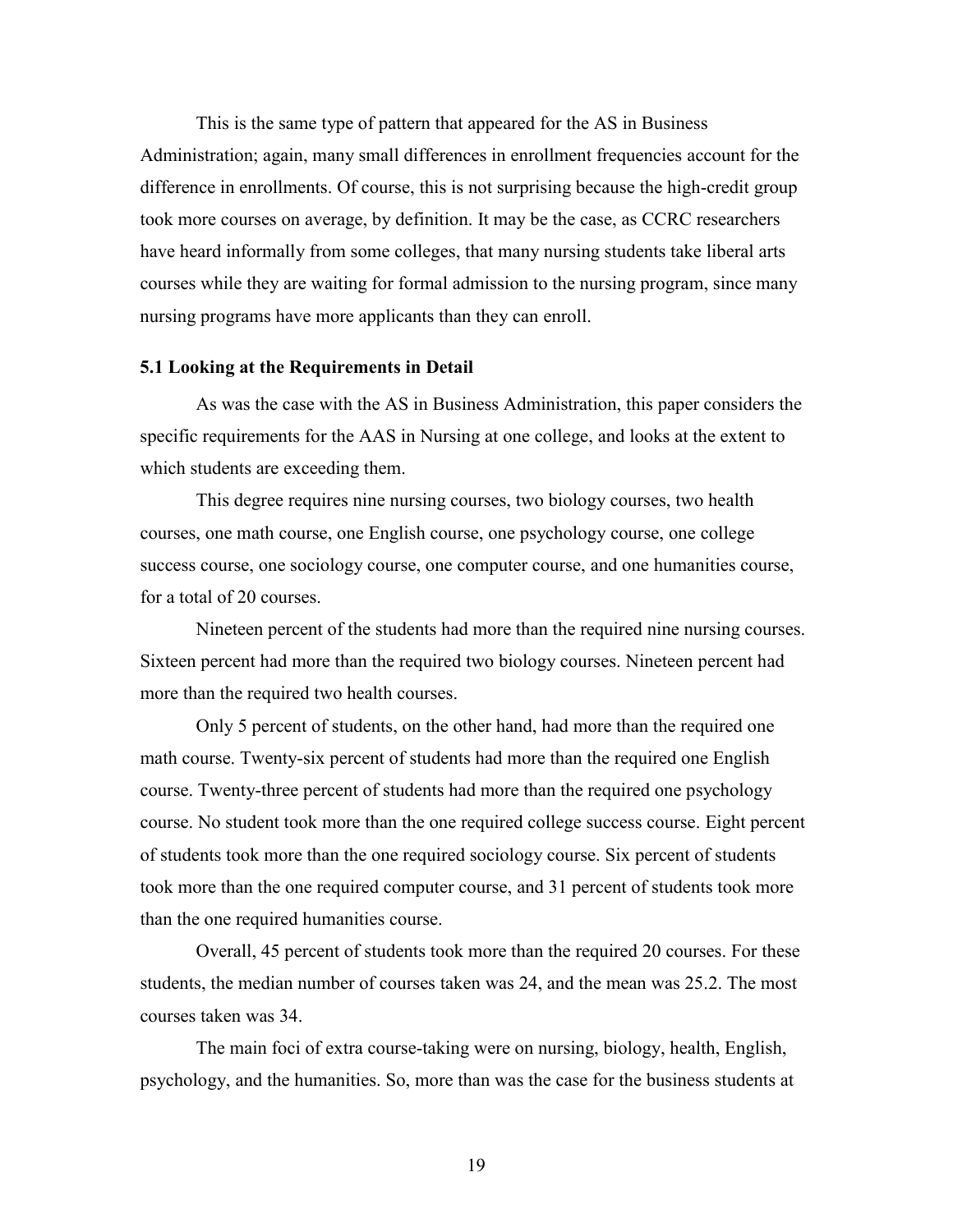the college examined in a similar manner above, the excess course-taking was on subjectrelated material. However, the highest percentages of students taking extra courses were in subjects not directly related to the field: humanities, psychology, and English, although, again, one can make the case that these courses are broadly useful.

### **6. Case Study: AA&S in General Studies**

<span id="page-23-0"></span>The third and final case study is of the Associate of Arts and Sciences in General Studies. This was the second most frequently completed degree in the period, with 1,557 completers, barely fewer than the 1,562 that completed the AS in Business Administration. Unlike the previous two case studies, the degree in question is a general liberal arts lower division degree, with no particular focus on any subject. I include it as a case study because general liberal arts students are the largest group in this system (at 51 percent of graduates) and because they are the largest group in community college systems in general. This degree requires 62 credits; I define medium-credit students as students with 62 to 66 credits. I define high-credit students as students with 67 or more credits.

Table 8 shows the top 10 courses in terms of the difference in enrollment rate, conditioned on a minimum enrollment in each course of 20 or more.

| Course                              | <b>Enrollment Rate of Medium-</b><br>credit Completers | <b>Enrollment Rate of High-</b><br>credit Completers | <b>Difference</b> |
|-------------------------------------|--------------------------------------------------------|------------------------------------------------------|-------------------|
|                                     |                                                        |                                                      |                   |
| <b>Principles of Macroeconomics</b> | 0.20                                                   | 0.32                                                 | 0.12              |
| Statistics I                        | 0.05                                                   | 0.16                                                 | 0.11              |
| College Chemistry I                 | 0.11                                                   | 0.20                                                 | 0.09              |
| Principles of Microeconomics        | 0.12                                                   | 0.21                                                 | 0.09              |
| Principles of Accounting II         | 0.03                                                   | 0.12                                                 | 0.08              |
| Human Anatomy and                   |                                                        |                                                      |                   |
| Physiology I                        | 0.03                                                   | 0.11                                                 | 0.08              |
| Precalculus I                       | 0.54                                                   | 0.62                                                 | 0.08              |
| Principles of Accounting I          | 0.10                                                   | 0.18                                                 | 0.08              |
| United States History I             | 0.73                                                   | 0.80                                                 | 0.07              |
| U.S. Government I                   | 0.17                                                   | 0.24                                                 | 0.07              |

**Table 8 Top 10 Courses in Terms of Difference in Enrollment Rate** 

*Note*. Medium- and high-credit students completing the AA&S in General Studies (minimum enrollment of 20 in each group).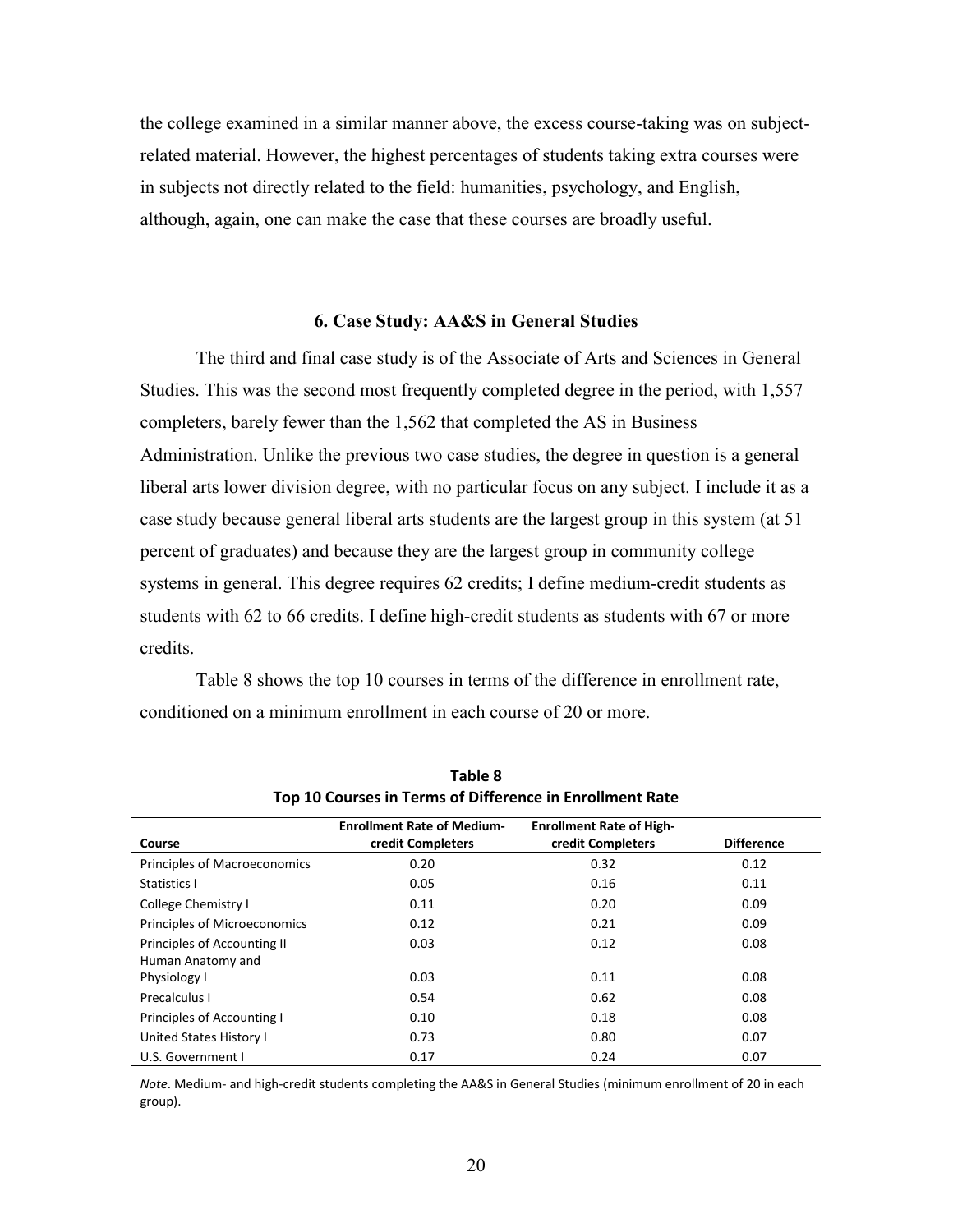These all have moderate differences on the order of 7 to 12 percent. It appears that high-credit students were taking certain liberal arts courses, including economics, chemistry, government, and statistics, at a higher rate, as well as accounting, which is a business course. Given that four of these courses are economics and accounting, it appears that high-credit students in this field had an interest in business; perhaps some of them intended to become business majors but did not reach that goal and instead ended up with a general studies degree.

Table 9 shows the top 10 courses by enrollment rate of the high-credit students, and compares the enrollment rate to that of the medium-credit students. Generally, the enrollment rates are very similar. It appears that the high enrollment rate courses were largely the same for both groups, and included subjects such as English composition, biology, history, math, computers, psychology, and sociology. Thus, these high enrollment rate courses probably do not account for that many of the excess credits in most cases, except when the difference is relatively high (as is the case with United States History I, with a difference of 0.07).

|                                  | <b>Enrollment Rate of</b> |                               |                   |
|----------------------------------|---------------------------|-------------------------------|-------------------|
|                                  | <b>Medium-Credit</b>      | <b>Enrollment Rate of</b>     |                   |
| Course                           | <b>Completers</b>         | <b>High-Credit Completers</b> | <b>Difference</b> |
| <b>College Composition II</b>    | 0.99                      | 1.00                          | 0.01              |
| <b>College Composition I</b>     | 0.98                      | 0.99                          | 0.01              |
| General Biology II               | 0.83                      | 0.82                          | $-0.01$           |
| General Biology I                | 0.83                      | 0.81                          | $-0.01$           |
| United States History I          | 0.73                      | 0.80                          | 0.07              |
| United States History II         | 0.73                      | 0.78                          | 0.05              |
| Introduction to Computer         |                           |                               |                   |
| <b>Applications and Concepts</b> | 0.74                      | 0.75                          | 0.01              |
| Principles of Psychology         | 0.61                      | 0.63                          | 0.01              |
| Precalculus I                    | 0.54                      | 0.62                          | 0.08              |
| <b>Principles of Sociology</b>   | 0.50                      | 0.55                          | 0.04              |

**Table 9 The Top 10 Courses by Enrollment Rate of High-Credit Students** 

*Note*. Medium- and high-credit students completing the AA&S in General Studies.

There were a total of 526 distinct courses taken by both of these groups. Of these, 350, or 62 percent, were taken more frequently by the high-credit group; the remaining 176 were taken more frequently or as frequently by the medium-credit group. But, as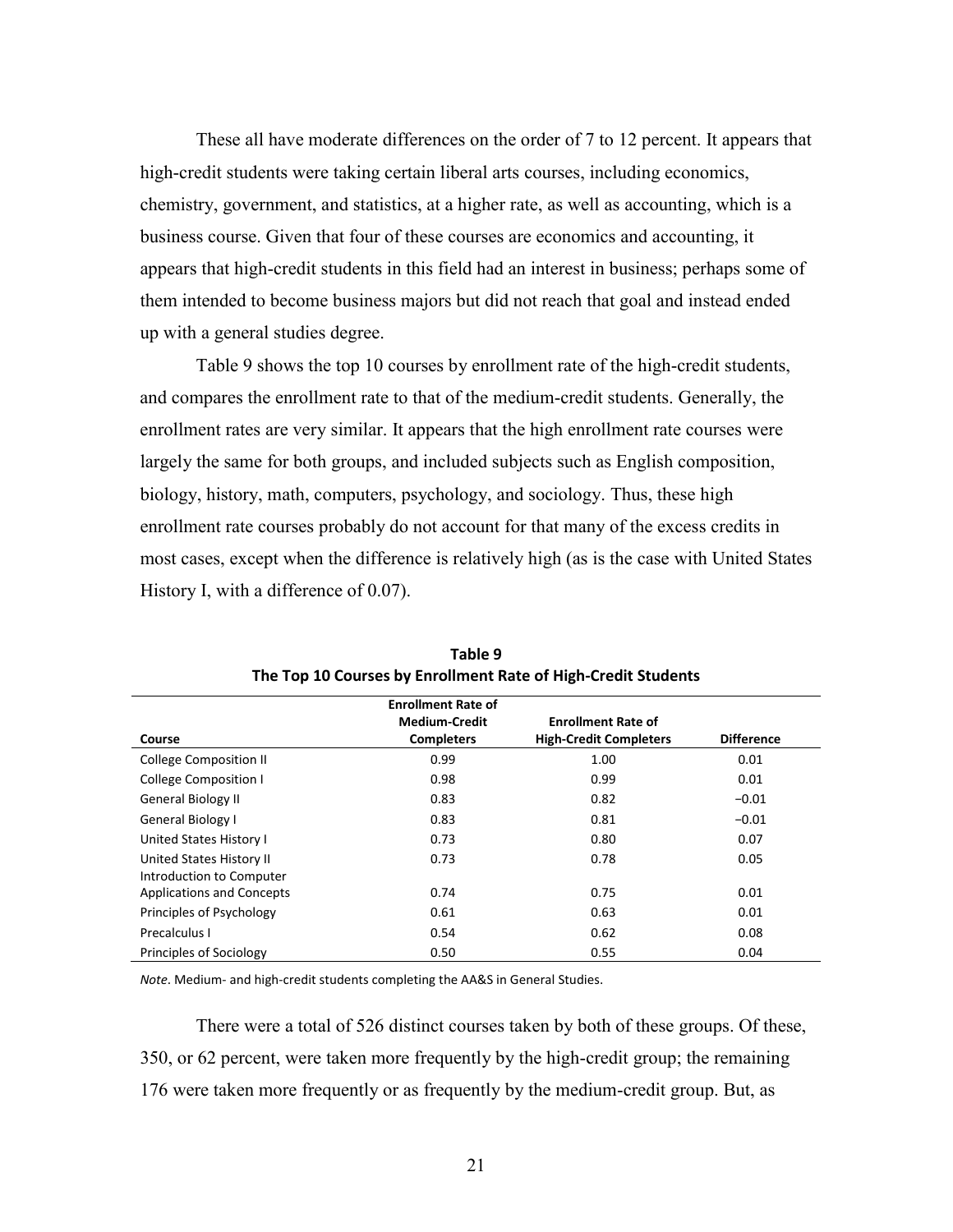with the other two case studies, the mean absolute difference in the frequency is higher for the courses taken more frequently by the high-credit group; it is 0.013. For the 176 courses, the corresponding number was 0.008. The excess credits were caused mainly by two factors: a few courses with large differences in enrollment, and many courses with small differences.

In contrast to the previous two case studies, I do not conduct a detailed requirements study for this degree. However, on average, this degree requires about 22 courses. Fifty-two percent of the completers had more than this number of courses. The mean number of extra courses, for those that had them, is 4.9, and the median is 3. This is consistent with the corresponding numbers of 14.2 and 10 for credits.

# **7. Discussion and Conclusion**

<span id="page-25-0"></span>Excess credits appear to be a significant phenomenon among community college associate degree completers. In this examination of excess credits in one community college system, they account for about 12 percent of all college-level credits successfully completed by students who earned a degree. The costs are also significant; for the system used in this study, I estimated the costs at about \$6 million per year, which is about 9 percent of the total cost of credits attempted by these students. The costs would have been higher if the analysis had included courses failed or dropped among the excess credits; such courses were not included. They would also be higher if developmental credits had been included, since these credits do not count toward a degree.

I found substantial variation across programs in terms of the extent of excess credits. Excess credits were generally more prevalent in AAS programs than they were in transfer associate degree programs. However, all programs that I examined had significant proportions of their students (almost always more than half) earning excess credits and significant average levels of excess credits for those students that had them, typically in the 10 to 20 range.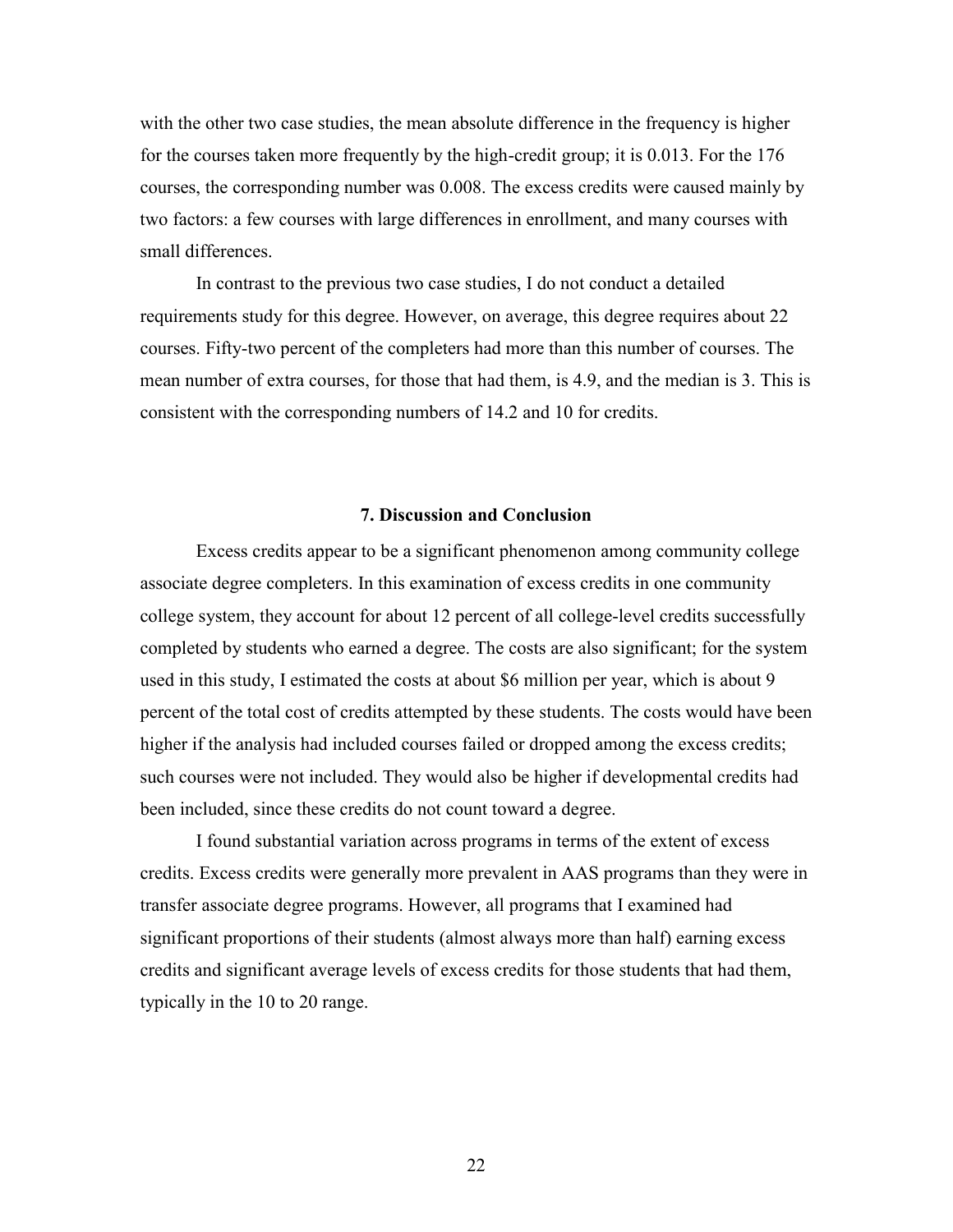## <span id="page-26-0"></span>**7.1 Contributing Factors**

I carried out three case studies of excess credits in three different programs business, nursing, and general studies. I found that most excess credits could not be attributed to just a few courses but instead were spread out over a wide variety of courses. I also found that both subject-specific and general courses accounted for excess credits, with neither dominating the story.

Why are students earning excess credits? There are several possible reasons. Each of the following factors probably plays a role, but the relative weight of them is hard to determine.

Students entering community colleges often do not have a good idea of what they want to do or what they want to study. As a result, they may take courses in a variety of areas to explore. When it comes to the degree program they decide upon, often not all of these early courses will count for the degree and may thus end up as excess.

Related to this is limited advising available to many community college students. If students are not given good information about what courses they need to complete a degree, they may be more prone to taking courses that they do not need. Or they may be directed to a major or program that is a poor fit for them and then need to change direction. Or they may choose a major, do poorly in it, and be forced as a result to change direction toward one in which they can do better. For instance, a student might start out in business but do poorly in economics, and so may end up with a general studies degree. Another way that academic performance can play a role is if students end up having to repeat courses if their GPA is not high enough to graduate in a particular program, or if they take additional courses to raise their overall GPA, hoping to earn higher grades in those courses.

Structural or scheduling barriers also play a role. For instance, a student may need to take course A, but that course may not be available or convenient in a given semester; it may be full or scheduled at a bad time for the student. Instead, the student takes course B in order to maintain full-time status and remain eligible for financial aid. Or a student may be waiting to be accepted into a program and may take other courses in the meantime. Colleges have indicated that this is common in the case of nursing programs.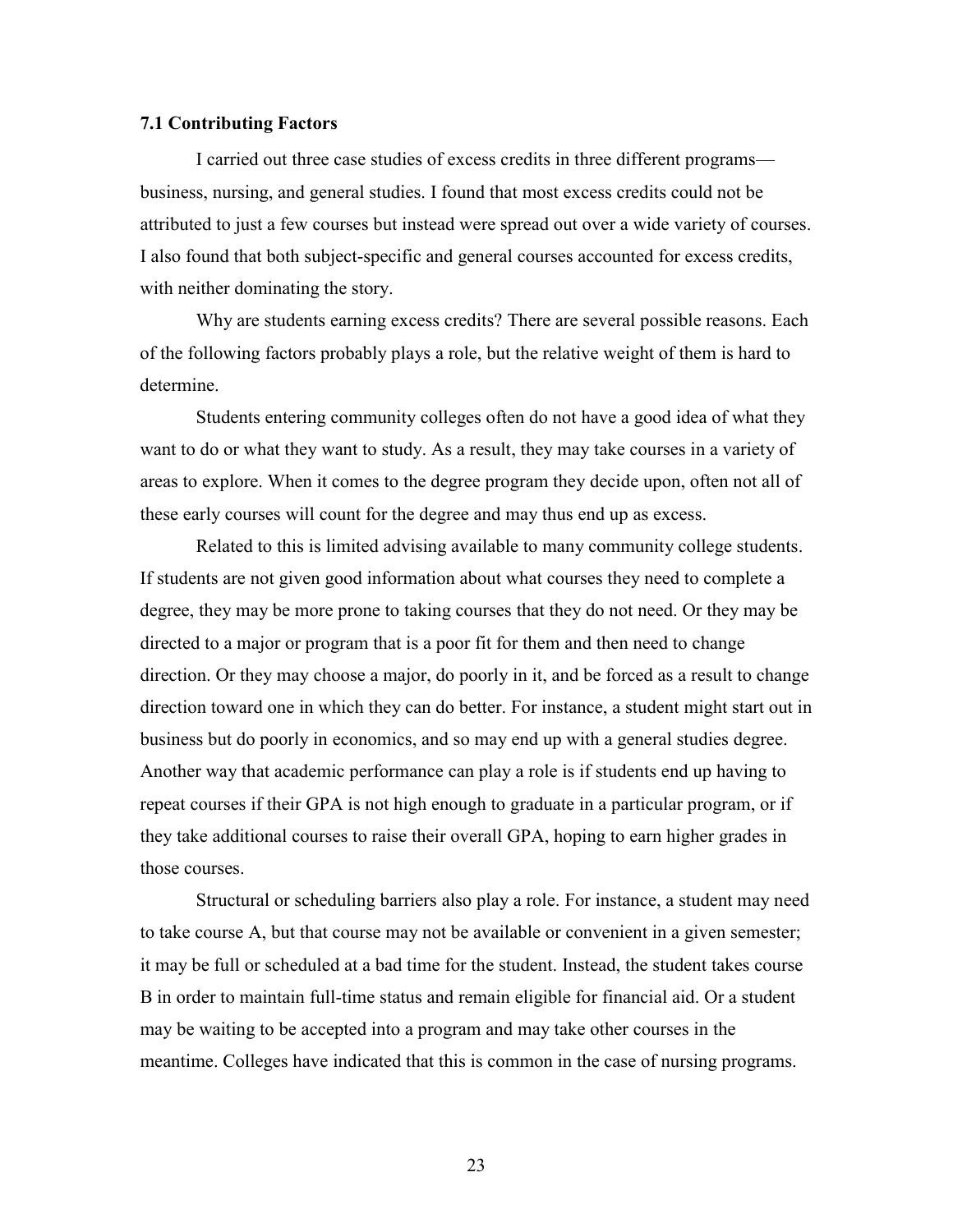Another possible factor is that students may take courses that are not formally required for a program in order to acquire knowledge needed to succeed in that program. For instance, a program may require knowledge of computers but not formally require a computer course. Some students may end up taking such a course in order to acquire the necessary knowledge, and the course will end up being counted as excess because it raises the students' credits above the required level.

Yet another factor is the issue of transfer. If students know that they can transfer credits over and above the number required for their degree, they may acquire more credits and transfer all of them, perhaps because acquiring credits is less expensive at a community college than at their transfer destination. The reverse situation occurs when a student has enough credits to graduate, but not all of her credits transfer, so she ends up having to take additional courses.

In order to explore the transfer issue, I examined the transfer policies of the top 10 four-year colleges in this state in terms of community college transfers accepted. The first college accepts up to 90 credits. The second college accepts as many transferable credits as the student has, with no limit. The third college has no maximum as well, but at least 30 credits must be from the receiving institution. The fourth college will accept up to 63 credits. The fifth will accept up to half of the final degree requirements (60 of 120 credits).The sixth has no limit, but at least 48 credits must be taken at that college. The seventh has guaranteed admission for community college graduates, but has a complex set of requirements that does not allow the specification an overall number of transfer credits. The eighth has no limit. The ninth will allow up to 60 percent of the credits for a degree to be taken at a community college. And the 10th college will accept up to 60 credits.

Thus the potential for allowing excess credits to count toward a four-year degree varies by institution; some admit the possibility, others do not. However, the data do not allow investigation of whether the students who transferred with excess credits actually were able to take advantage of such policies. (I did not have access to student transcripts at the transfer institutions for this paper. I hope that in the future I will obtain access to data which will shed further light on this question.)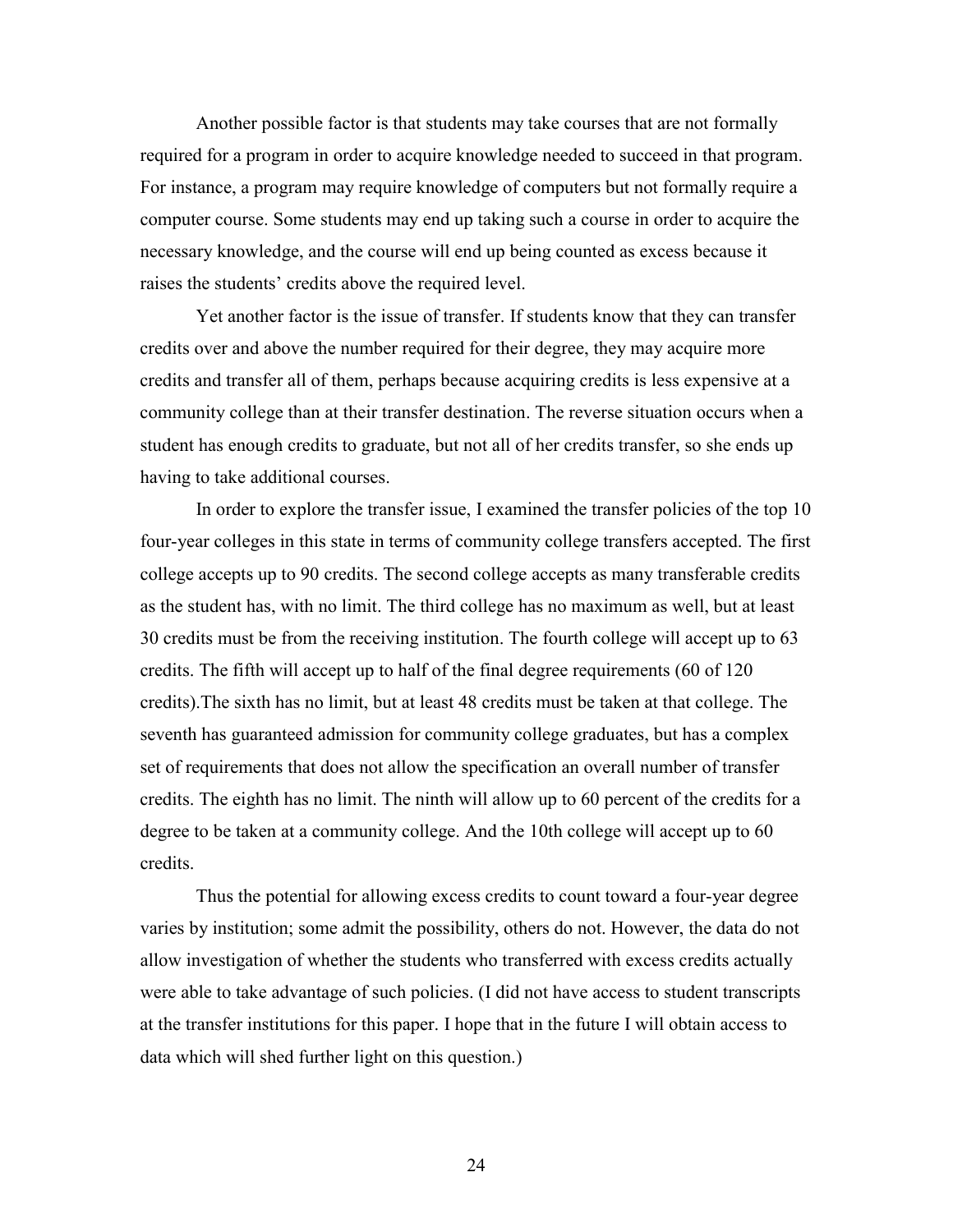Another factor is student interests and marginal costs. If the marginal tuition for an additional course in a given semester is zero or quite low—that is, if the college does not charge much more for five or six courses in a semester as opposed to four—a student may take an additional course or two because she is interested in it, even if it does not count toward her degree. The main cost for attending school for most students may be the opportunity cost of not working, so if they are already attending school full time and not working, then the additional cost of another course may not be meaningful to them. What is more, the course may be of use occupationally. For example, an additional computer course may be useful even though only one computer course is required. Students seeking double majors are another, similar, kind of source of excess credits. Finally, transfer students may take occupational courses to "hedge their bets"; conversely, occupational students may take liberal arts courses with the idea of someday getting a bachelor's degree.

### <span id="page-28-0"></span>**7.2 Implications and Future Steps**

The extent to which each of these factors contributes to excess credits is unknown. One way that colleges can proceed in determining whether particular kinds of excess credits are actually useful is to, at least once a term, conduct a degree audit of students and compare courses completed with degree requirements. I refer to this as a "continuous degree audit" (as opposed to the degree audits that are carried out only when a student applies to graduate). This can be done only for those students whose target program is known. However, the process of conducting such an audit can create an opportunity for students, faculty, advisors, and administrators to increase the number of students who have specified a program.

Such an audit could be conducted with completing students as well. The two sample audits of two particular programs that I carried out above, of the nursing program at one college and the business program at another, are an example of how such audits might be done. For students whose programs are still in progress, the audit can be used to see how well their coursework lines up with the program that they are aiming to complete. If some students appear to be off track, they can be given additional advising.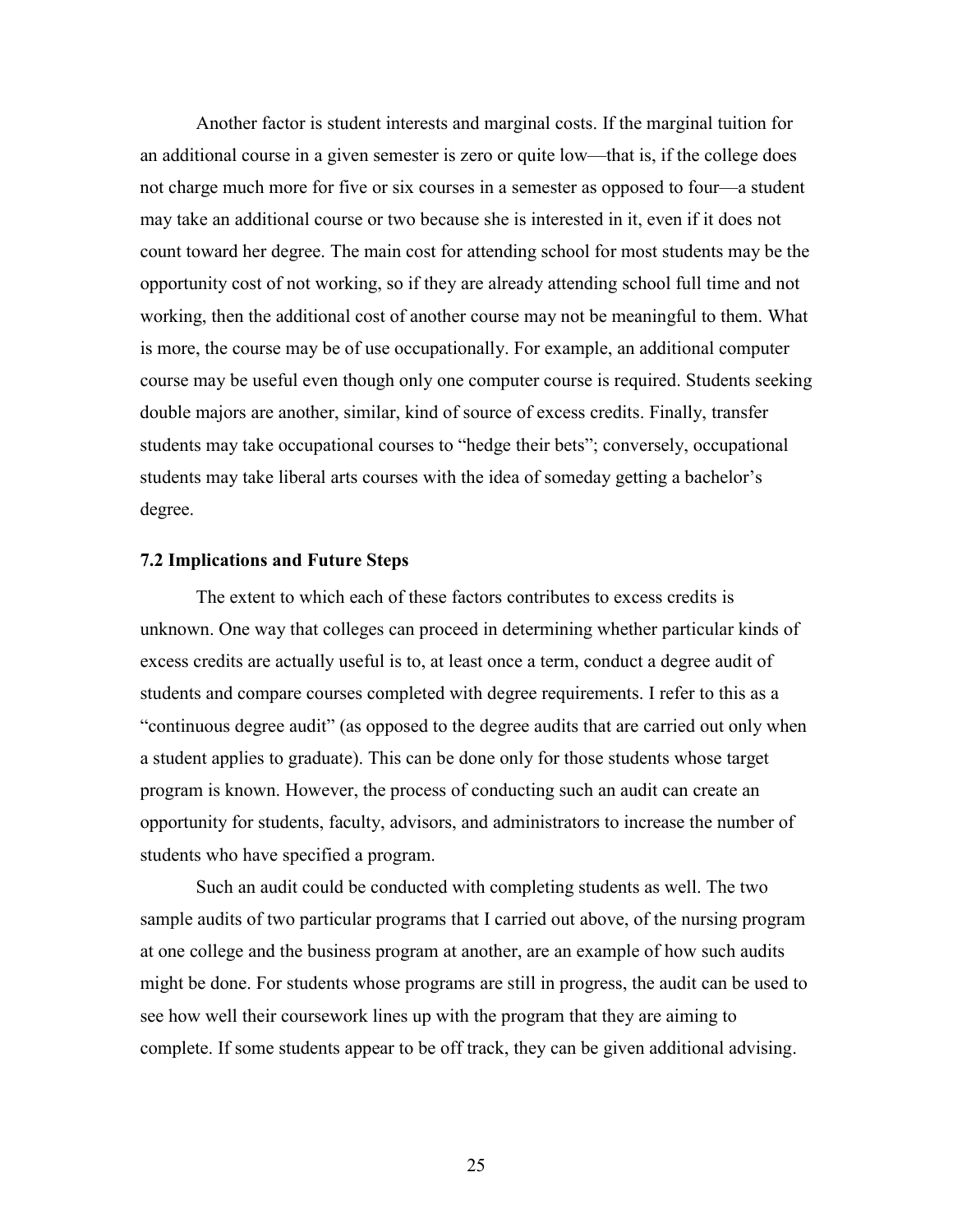For students who have completed their programs, the audit can then consider the courses that were most commonly completed that exceeded each requirement of the program and attempt to ascertain the value to students of these courses and why students chose them. Were they used after transferring? Did they provide useful occupational skills? Focus groups with students might help to clarify these questions. Steps can then be taken to address institutional challenges that may be generating "problem" credits, if any are identified. For instance, if it is found that students are taking extraneous courses because they cannot access the courses they need, efforts could be made to open up additional sections of those needed courses. Or if students are taking extra courses that will not transfer, additional efforts might be made to inform them as to what courses will transfer. Understanding the pattern of excess credits is the first step toward discovering what reforms are needed, and many colleges still need to carry out this first step.

#### <span id="page-29-0"></span>**7.3 Final Thoughts**

It is clear that not all excess credits are necessarily a problem. If a student attains extra credits that do not count toward a degree but that can be transferred to another institution, or that strengthen his or her practical skills, such credits may be useful for all concerned. It is unrealistic to envision a system where every degree completer obtains only the credits required and no more. On the other hand, contributing factors to excess credits where students are truly "spinning their wheels," such as poor advising, unstructured program pathways with excessive electives, unclear transfer policies, and structural barriers, can be addressed by colleges and policymakers, who can work to reduce those excess credits that are truly not useful in helping students learn and progress in their education.